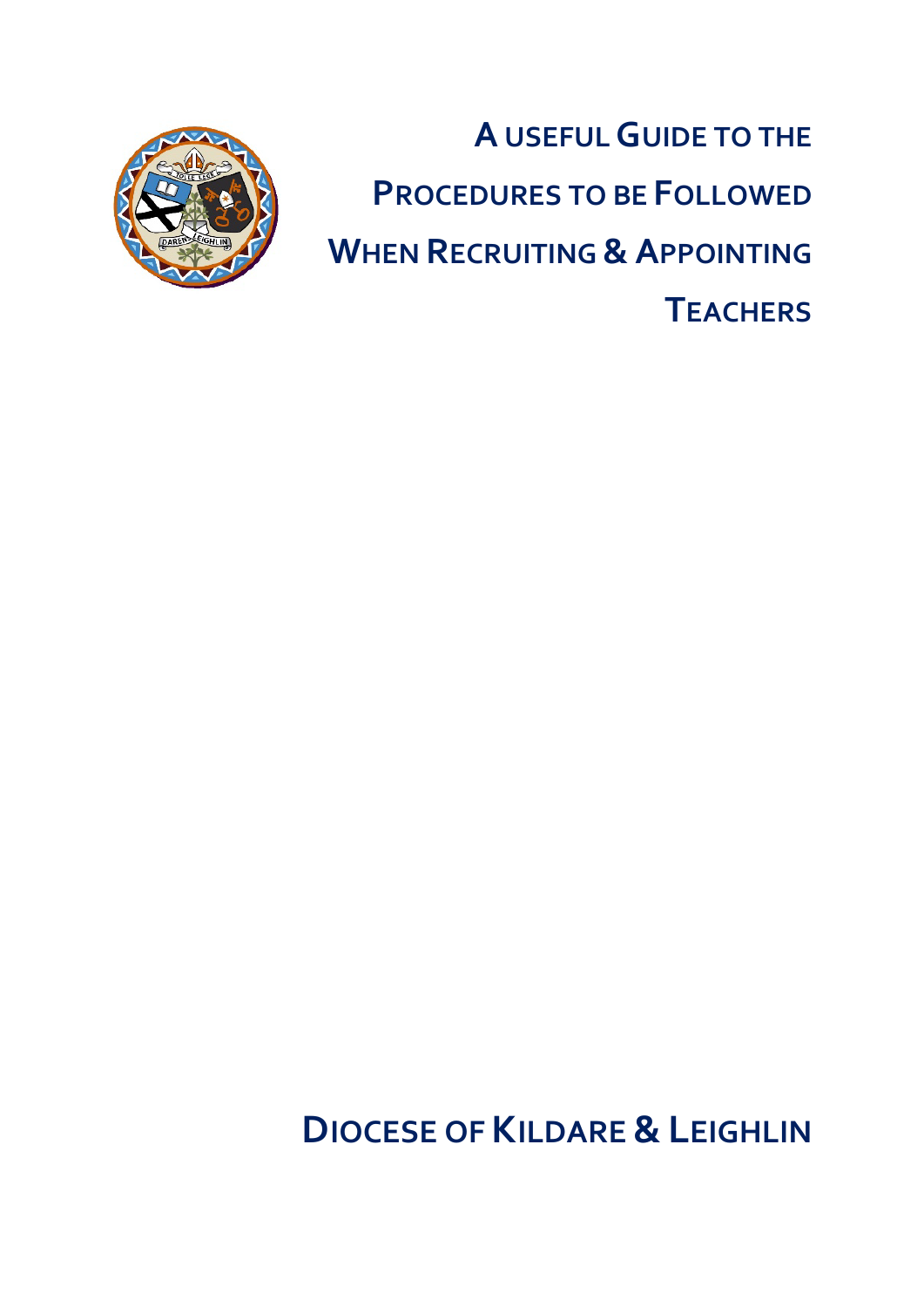*This Booklet is intended to help Boards of Management and Independent Assessors ensure that the correct procedures are followed when recruiting teachers for 24 calendar weeks or more. It is informed and underpinned by Circular 44/2019.* 

### *Confidentiality must be maintained throughout the entire process*

### **STEP 1: I HAVE AN APPOINTMENT OF 24 WEEKS OR MORE IN DURATION**

When filling a teaching post, the Board of Management should first ensure that:

- It is in compliance with the DES' rules with regard to staffing allocation and redeployment arrangements.
- **Termination of First Fixed-Term Contracts**

*'All first fixed-term contracts must be terminated at the end of the school year and if the employment is continuing for the following year, it must be automatically readvertised by the employer and a new recruitment process undertaken for the filling of the post for the second year. Therefore, the employer must terminate the contract and cannot provide a new fixed term contract to any teacher unless it advertises and interviews first. '*Circular 44/19 6.1

- Check that the post is not required to meet obligations to any existing CID holding teachers or teachers who might be eligible for a CID.
- It is clear what type of contract is being offered; permanent, fixed term or specified purpose see **page 9** for an explanation of the difference between fixed term and specified purpose contracts
- Any Internal Panel already established following previous interviews has expired or has been exhausted. Such a Panel can be used to fill fixed term or substitute vacancies for a duration **equal to or shorter** than the vacancy advertised. *Please note that permanent positions cannot be filled from a panel established after interviews for a temporary position. The Panel expires 4 months from the date on which the Board approves the appointment of the successful candidate.*

### **STEP 2: WHAT DOES THE SCHOOL NEED?**

- The Board of Management should facilitate a discussion on the needs of the school. Recent WSE Reports, Curriculum Evaluation Reports, Follow Through Reports should all inform this discussion. *Page 10 of this document on Developing Criteria will be helpful in this discussion.*
- The Board of Management should decide the minimum number of applications required in order to proceed to interview. If the minimum number is not achieved then the position is re-advertised with the provision that previous applicants need not reapply. *(The re-advertisement should state that previous applicants need not re apply)*
- The Patron requires that all teachers appointed must have a **Certificate in Religious Education/Studies** from a provider recognised by the Catechetics Council of the Irish Episcopal Conference. Details of these providers can be found on **page 11** of this document.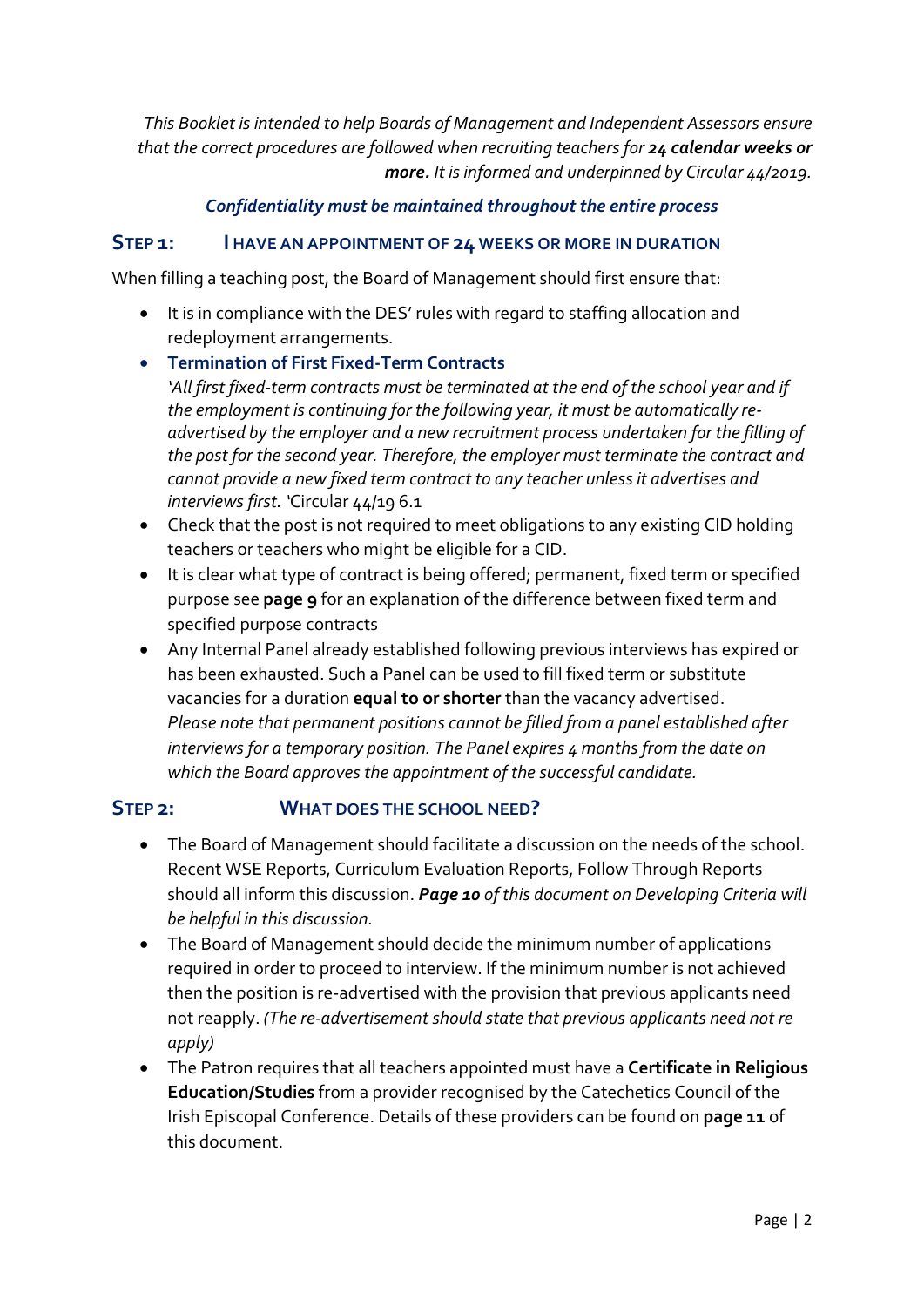### **STEP 3: I'M READY TO ADVERTISE**

- Teaching Posts can be advertised on [www.educationposts.ie](http://www.educationposts.ie/) or www.staffroom.ie
- Teachers on fixed term contracts including those on leave of absence from the school must be notified in writing of the details of the vacancy.
- You will need the following information for the advertisement:
	- o Name, address and roll number of school; total number of teaching posts; status of the post; date on which advertisement is to go live and date on which it expires *(14 calendar days later)* expected commencement date of position; current enrolment; school type; school structure; patronage; classification; Droichead Status; nature of the duties which may be initially allocated to the post *(state that these duties may change)*
- In placing the advertisement, you will also need the following information:
	- o Whether you require a standard Application Form **or** a Curriculum Vitae
	- o What supporting documentary evidence should accompany the application Evidence of a recognised qualification in Religious Education is required for all positions advertised in the diocese of Kildare & Leighlin
	- o Whether an internal panel of suitable applicants will be established following interview.
	- o The number of referees required. *(Minimum of three)*
	- o How you wish to receive applications, by email or post?
	- o If by post do you require envelopes to be marked *'Application'*?
	- o If by post do you require a stamped addressed envelope for the return of documentation?

### • **Applications by Post**

o If applications arrive by post all envelopes should be stamped with the date of receipt. **Envelopes must not be opened until the Interview Board has its shortlisting meeting.**

### • **Applications by Email**

o If applications are by email, a separate email account must be set up for this purpose. Access to this account is restricted to members of the Interview Board. Closing date and time must be adhered to. The date and time of receipt is as recorded on the email. **Email applications are opened and downloaded by the Interview Board at its shortlisting meeting only.** 

### **STEP 4: WHO IS ON THE INTERVIEW BOARD?**

• The Interview Board for teacher appointments is made up of the Chairperson of the Board of Management, the Principal and an approved Independent Assessor appointed by the Patron. The Board can select four Independent Assessors from the List of Approved Independent Assessors which is available from the Diocesan Office. The Form to be used is available on **page 12.** Once their selection is approved by the Patron any one of the four Independent Assessors can form part of the Interview Board for all of the school's recruitment processes until the formation of the next Board of Management, when they are reviewed.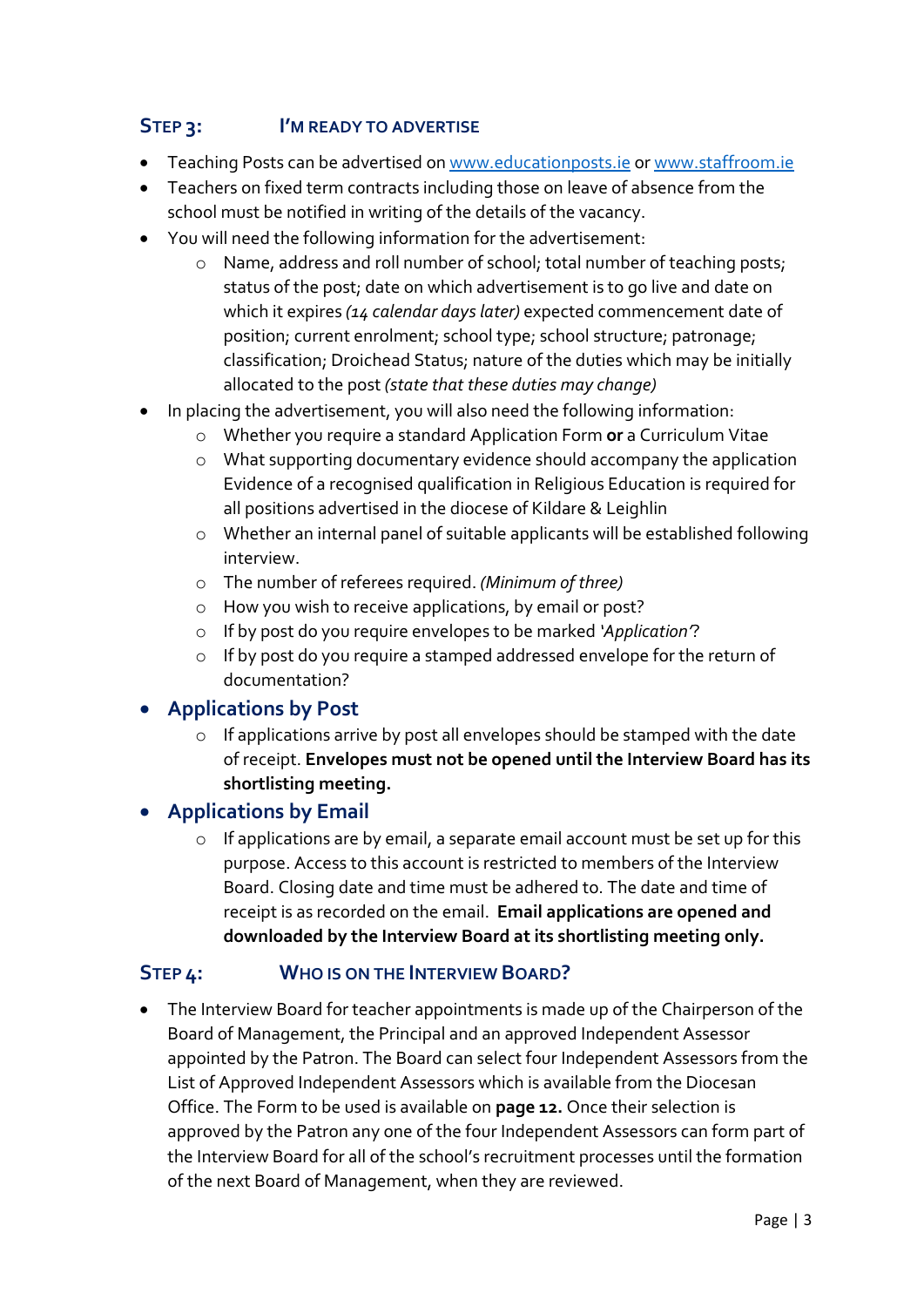- *If a teacher post is to be filled after a new Principal has been appointed but before they have taken up duty, the newly appointed principal sits on the Interview Board.*
- The Interview Board must have gender balance
- Any change to the Interview Board must be discussed with the Diocesan Education Office and a new approval form completed and signed.

### **STEP 5: WHAT ARE THE DUTIES OF THE INTERVIEW BOARD?**

The Interview Board's first duty is to arrange a shortlisting meeting as soon as possible after the closing date for applications. The chairperson should ensure that the following are available for the Interview Board

- A copy of the advertisement for each member.
- The findings of the need's assessment undertaken by the Board of Management
- The unopened applications if received by post
- Access code for email applications and arrangements to download and print applications if desired by Interview Board
- A copy of chapter 2 of Circular 44/2019
- A copy of the Governance Manual for Primary Schools 2019-2023

### **There are a number of tasks to be completed at the Shortlisting meeting.**

- Appoint a member of the Interview Board to take minutes of the meeting and record all decisions.
- Appoint a chairperson of the Interview Board

### **PRIOR TO OPENING THE APPLICATIONS**

- Establish Stage 1 criteria for the initial assessment of applications **page 12** of this document may be helpful in this task. *Note that criteria established at Stage 1 and Stage 2 shall not to lead to discrimination under any of the nine grounds set out in Section 6(2) of the Employment Equality Act 1998-2008; gender, civil status, family status, sexual orientation, religion, age, disability, race and membership of the Travelling Community.*
- Establish Stage 2 criteria and scoring system. There are some suggestions for developing these criteria on **page 14** of this document*.* These criteria should take account of any input from the Board of Management.

### **OPEN APPLICATIONS**

- Ensure that no member of the Interview Board has a relationship with any applicant that might require a disclosure of interest/integrity. *(See Circular 44/2019 page 25, 12.1-12.6)*
- Using the agreed Stage 1 criteria eliminate those candidates who are not eligible to proceed to Stage 2.
- Using the agreed Stage 2 Criteria and scoring system decide which candidates will be called for interview. *If there are three or fewer eligible candidates, then all should*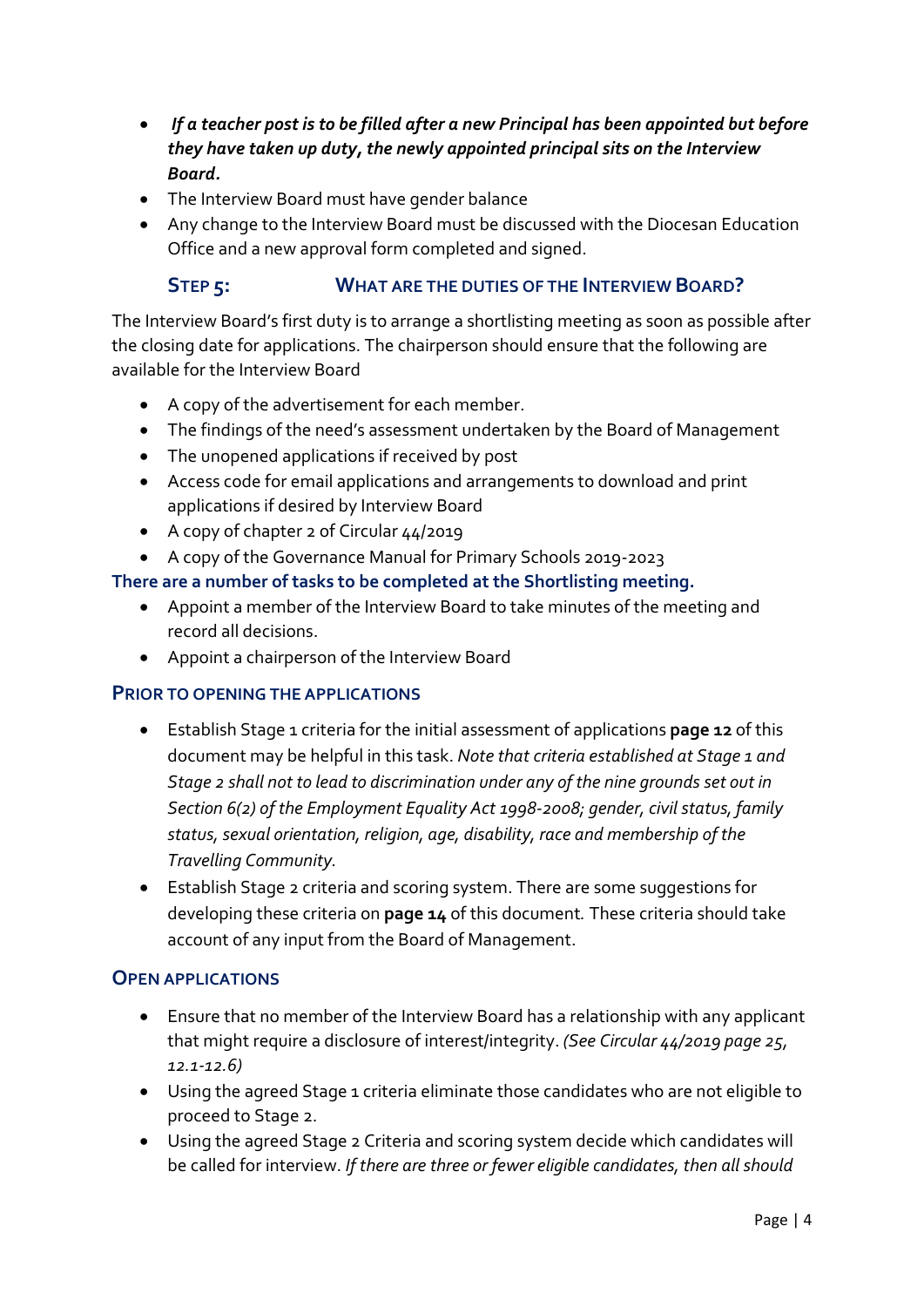*be called for interview. If the minimum number of applicants specified by the advertisement has not been met, then the post is re-advertised.*

- Decide on questions under each criterion. Each candidate will be asked the same questions but, this does not preclude different, supplementary questions to each candidate based on their initial response. Decide who will ask the individual questions. Consider the type of responses required to each question. *If there are key words, ideas, concepts that you would like the candidate to refer to in their responses it might be useful to note them at this stage. Note that questions must be phrased so as not to lead to discrimination under any of the nine grounds set out in Section 6(2) of the Employment Equality Act 1998-2008; gender, civil status, family status, sexual orientation, religion, age, disability, race and membership of the Travelling Community*. Agree which member of the Interview Board will bring copies of the questions for each assessor to the interview.
- Decide on who will prepare and bring Marking Sheets to the interviews. Individual Marking Sheets are required for each member of the Interview Board marked Assessor A, Assessor B and Assessor C.
- A Master Marking Sheet for total marks is also required.
- Decide what additional documentation is required from candidates.
- Agree dates and venue for interviews. Invitations to interview should normally be within three calendar weeks of closing date for receipt of application. At least '**seven days' notice** of interview must be given. Interviews are to be held outside of school hours.
- Decide on time and length of each interview. Assign candidates to time slots.
- Decide how candidates will be invited to interview either by post or by email.

### **INCLUDE IN THE INVITATION TO INTERVIEW**

- Location and time of interview
- Details of the established criteria for the post
- A copy of the Schedule for a Catholic School
- Request for the applicant to notify the Interview Board if any additional assistance is required in relation to a special need
- Additional documentation required
- Request to confirm attendance

*If inviting candidates by email, please ensure that confidentiality is maintained by emailing on an individual basis.* 

### **FINALLY:**

- Agree who is issuing the invitation to interview.
- Ensure that there will be a receptionist available to welcome candidates
- Agree the decisions to be recorded in the Minutes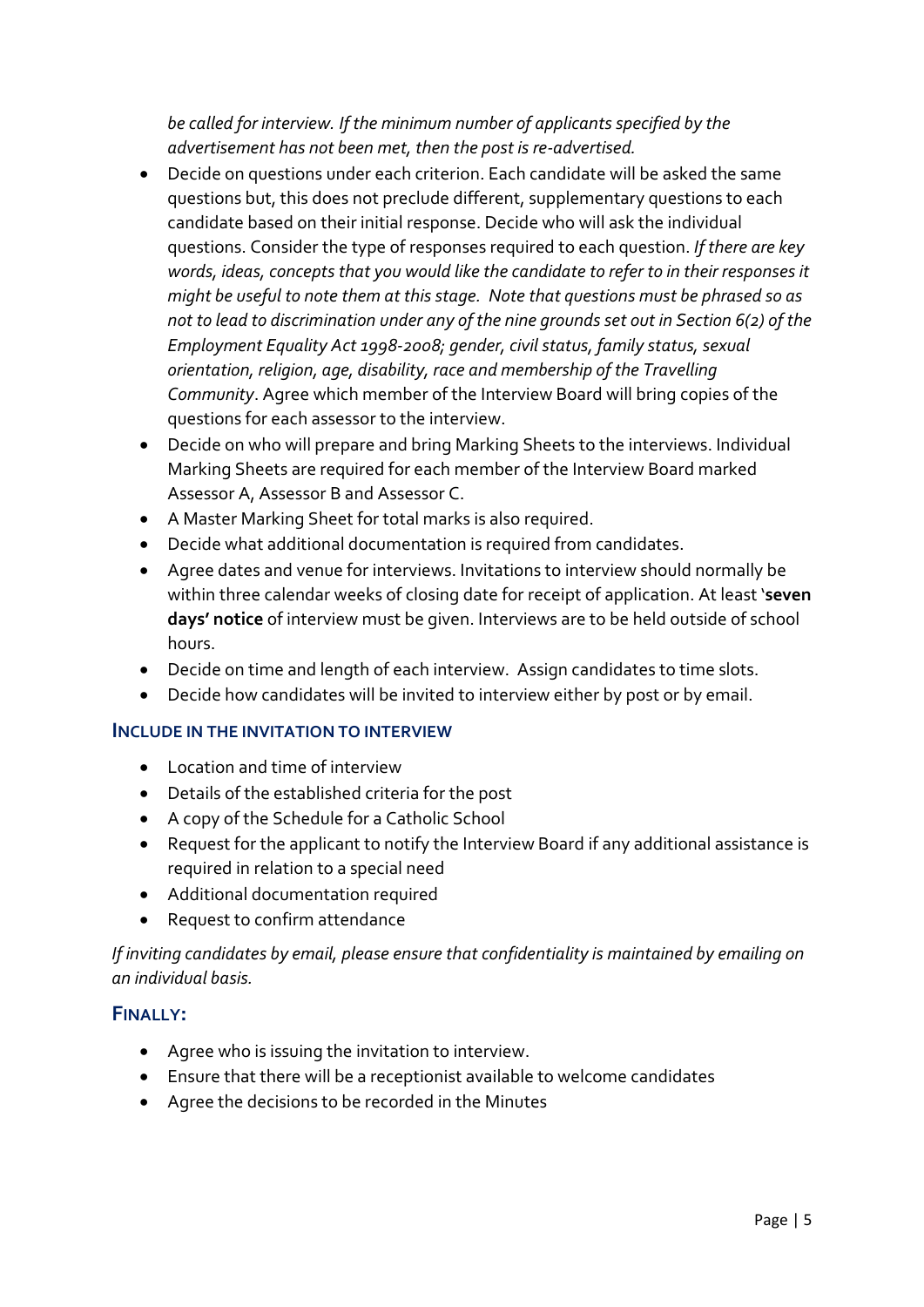### **STEP 6: THE INTERVIEW**

#### **On the day of interview, the chairperson should:**

- Ensure that the interview room is appropriately organised and that a waiting area is available. It would be preferable if candidates did not meet each other in waiting area.
- Clarify with receptionist that they must not comment on any aspect of the process to individual candidates.
- Distribute questions and marking sheets to each member of the Interview Board.
- Agree a cut-off mark below which candidates will not be considered for the post.
- Brief members of the Interview Board on recording of notes and marks. *Remind the members of the Interview Board if there are key words, ideas, concepts that you would like the candidate to refer to in their responses as discussed in Step 5*.
- All documentation will be collected by the chairperson at the end of the interview process. It is important that a clear record is kept justifying marks awarded. Remind members that candidates can request their individual marks.

### **STEP 7: AFTER THE INTERVIEW**

- Each member of the Interview Board completes their individual marking sheets for each candidate. The Chairperson fills in the Master Marking Sheet with the total marks for each candidate.
- The individual marks are added together and the final mark for each candidate determines the ranking of candidates for appointment. *This is important in the event that the references of the highest-ranking candidate are not deemed suitable by the Interview Board, or s/he declines the offer.* If an Internal Panel is to be created ensure that a record of candidates deemed to be suitable in order of merit is completed and retained.
- The Interview Board formally agree the candidate to be recommended to the Board of Management for appointment.
- The Master Marking Sheet is signed and dated by all members of the Interview Board.
- The Chairperson collects all the individual marking sheets and any other documentation. *The information is to be retained together with the shortlisting documentation for 18 months and then shredded.*
- **Reference Check:** The references of the candidate/s to be appointed are checked. If the Chairperson has a concern arising from the reference check s/he must reconvene the Interview Board to consider the matter. A sample of possible reference check questions is available on **pages 15-16** of this document. The information obtained from this is placed on the successful candidate's employee file.
- The Interview Board should note that the questions on the **Primary Teacher Appointment Form** will be completed before being forwarded to Primary Payroll. This form changes annually so please download the most up to date version from [www.education.ie.](http://www.education.ie/)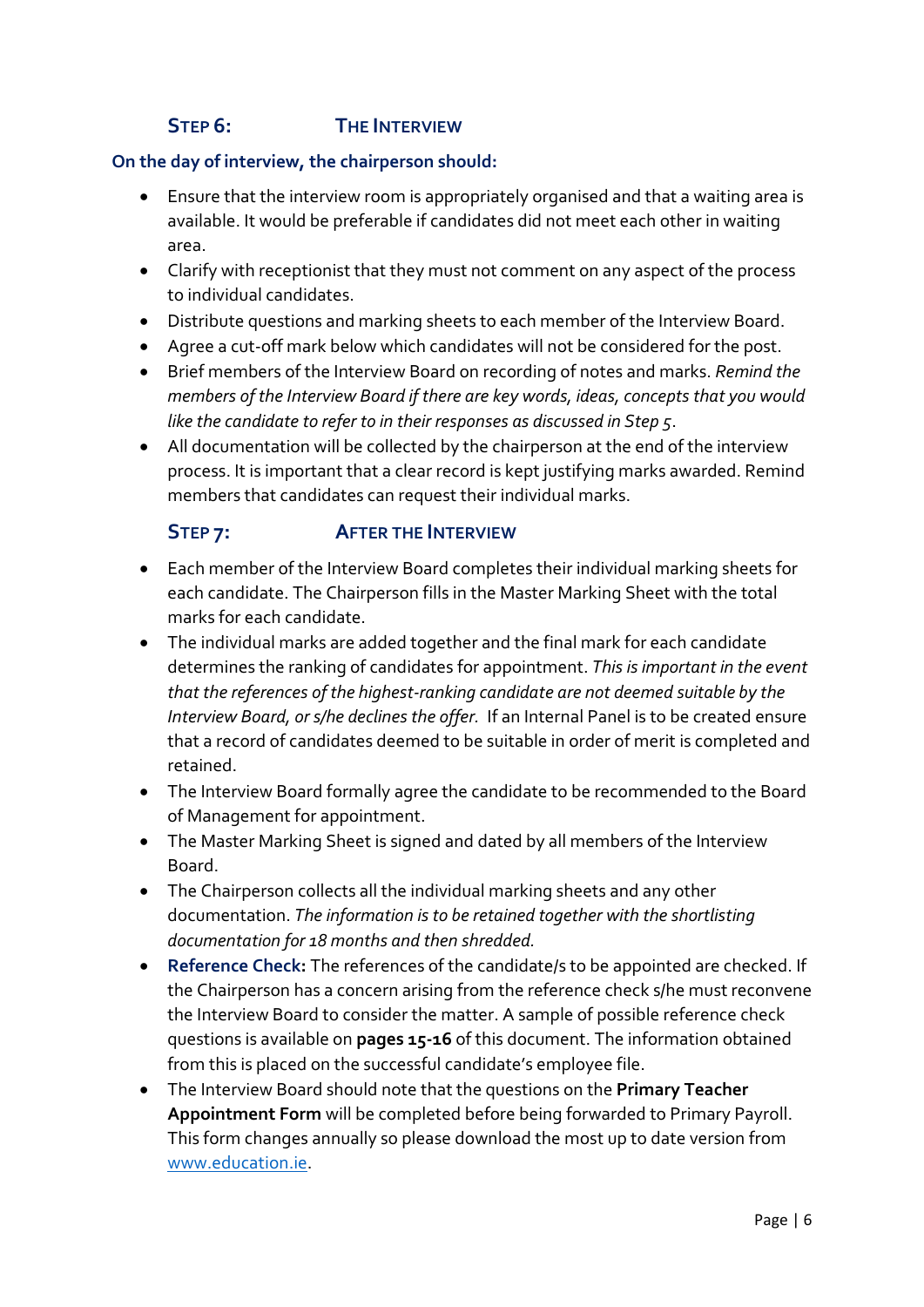### **STEP 8: BOARD OF MANAGEMENT MEETING**

The Chairperson submits a written report to a Board of Management meeting, held **as soon as practicable** after the interview. This report details

- o The selection procedures have been followed
- o Notes if there has been any disclosure of interest/integrity to the Interview Board and its outcome
- o The name of the highest ranked candidate/s
- o Confirmation that the reference check has been carried out and that the references support the decision of the Interview Board
- The Board of Management is asked to agree to the appointment of the nominated candidate. This is done unless there is a good and sufficient reason not to do so and such reason was not known to the Interview Board; in which case the matter is referred to the Patron whose decision shall be accepted by the Board of Management as final.
- If there are two or more appointments to be made, the order of seniority shall be determined by their standing in the order of merit. This should be recorded in their employee files.
- The Chairperson seeks the written approval of the Patron through the Diocesan Education Office. The form to be completed for this approval is available on **page 17**  of this document or on [www.kandle.ie.](http://www.kandle.ie/) This form can be scanned and sent by email to [maeve.mahon@kandle.ie.](mailto:maeve.mahon@kandle.ie)
- The successful candidate is notified **once Patron approval** has been received.
- The notification letter of offer should state that the offer of employment is subject to the sanction of the Minister, confirmation of qualifications, registration with Teaching Council, compliance with statutory Garda vetting requirements and preemployment medical screening. Sample letters of offer can be found on [www.cpsma.ie](http://www.cpsma.ie/)
- As soon as the Chairperson has received written acceptance from the Letter of Offer and the PTAF has been completed all unsuccessful candidates should be notified in writing by post or email. Sample letters to unsuccessful candidates are available on [www.cpsma.ie.](http://www.cpsma.ie/)

### **STEP 9: WRAP UP**

- A contract of employment should be prepared in duplicate and signed by the Chairperson of the Board of Management and the successful candidate. Sample contracts are available o[n www.cpsma.ie.](http://www.cpsma.ie/)
- The Primary Teacher Appointment/Reappointment Form (PTAF) should be completed and forwarded to the Primary Payroll as soon as possible
- The Internal Panel, if constituted, should be retained for 4 months
- All documentation, criteria for shortlisting, notes, marking sheets etc is retained safely and securely for 18 months. This information is then shredded.
- All relevant documentation is placed on the successful candidate's employee file. A copy of the contract and PTAF should be given to the candidate.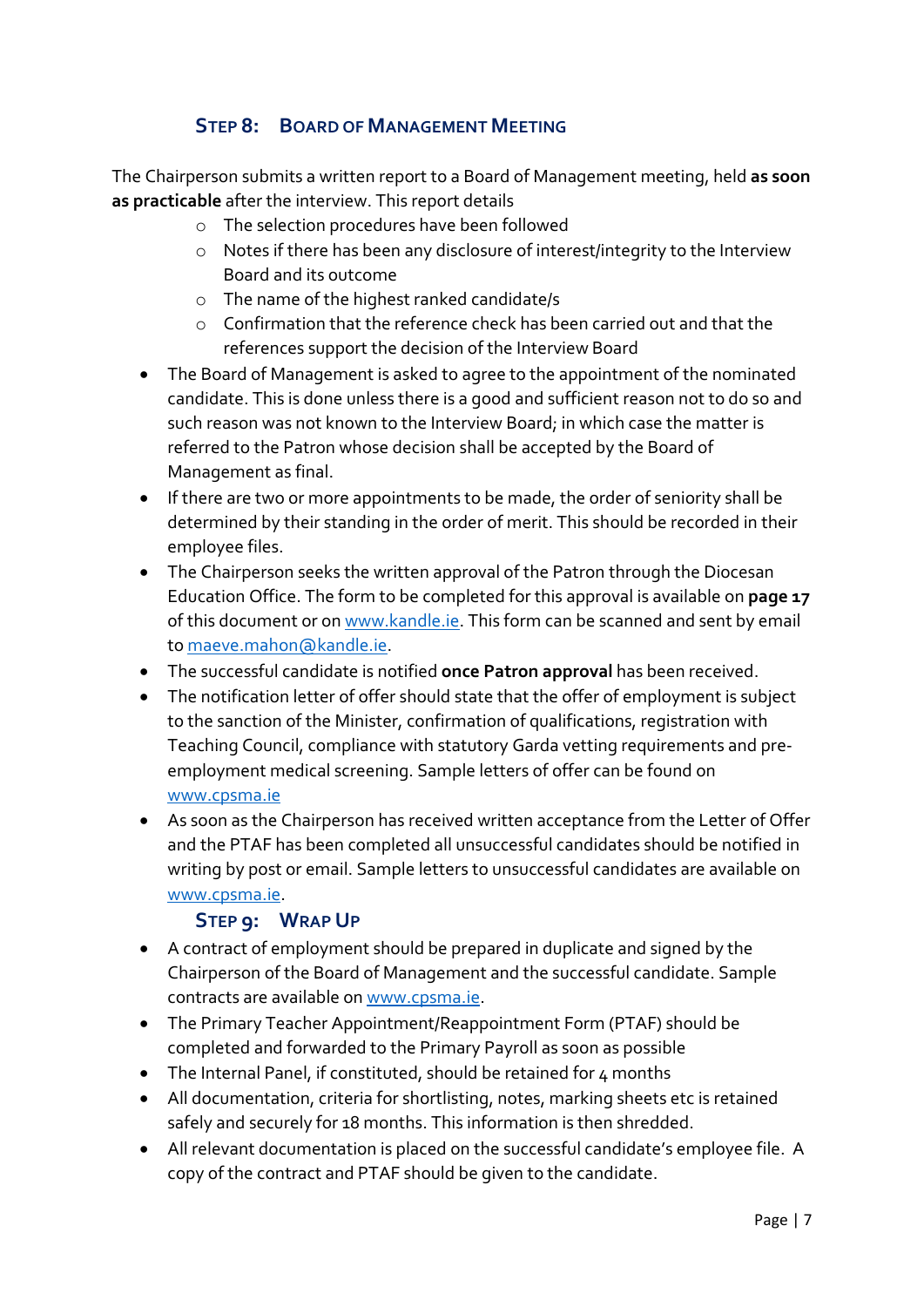- If email applications were received ensure all documentation is deleted from email account. It is good practice to change the password on the email account after each recruitment process.
- Ensure that the Independent Assessor is remunerated appropriately using CPSMA Guidelines which can be found on **pages 18-20** of this document.

### **DOCUMENTS TO BE PLACED ON EMPLOYEE FILE.**

### *These documents must be kept safely and securely for the duration of the employment and then for a further seven years.*

- A copy of the Registration Certificate / confirmation of current registration of the teacher from the Teaching Council of Ireland.
- A copy of the confirmation of medical fitness received from the Occupational Health Service.
- Contract of employment signed by Chairperson of the Board of Management and the successful candidate.
- Copy of PTAF sent to Payroll
- Confirmation of compliance with statutory vetting requirements
- Copy of the teacher's educational qualifications including recognised qualification to teach Religious Education
- Record of the Patron's Approval of the appointment
- Record of reference checks prior to approval of appointment

### **DOCUMENTS WHICH MUST ALSO BE RETAINED SAFELY AND SECURELY FOLLOWING A RECRUITMENT PROCESS**.

*These documents must be retained for 18 months for all applicants, including those not shortlisted for interview. After this period all documentation must be shredded.* 

- A copy of the Advertisement
- All Applications
- A copy of Stage 1 and Stage 2 Criteria
- The Interview Board Report for the successful applicant including confirmation of reference checks
- All documentation collected by the Chairperson following the interview process.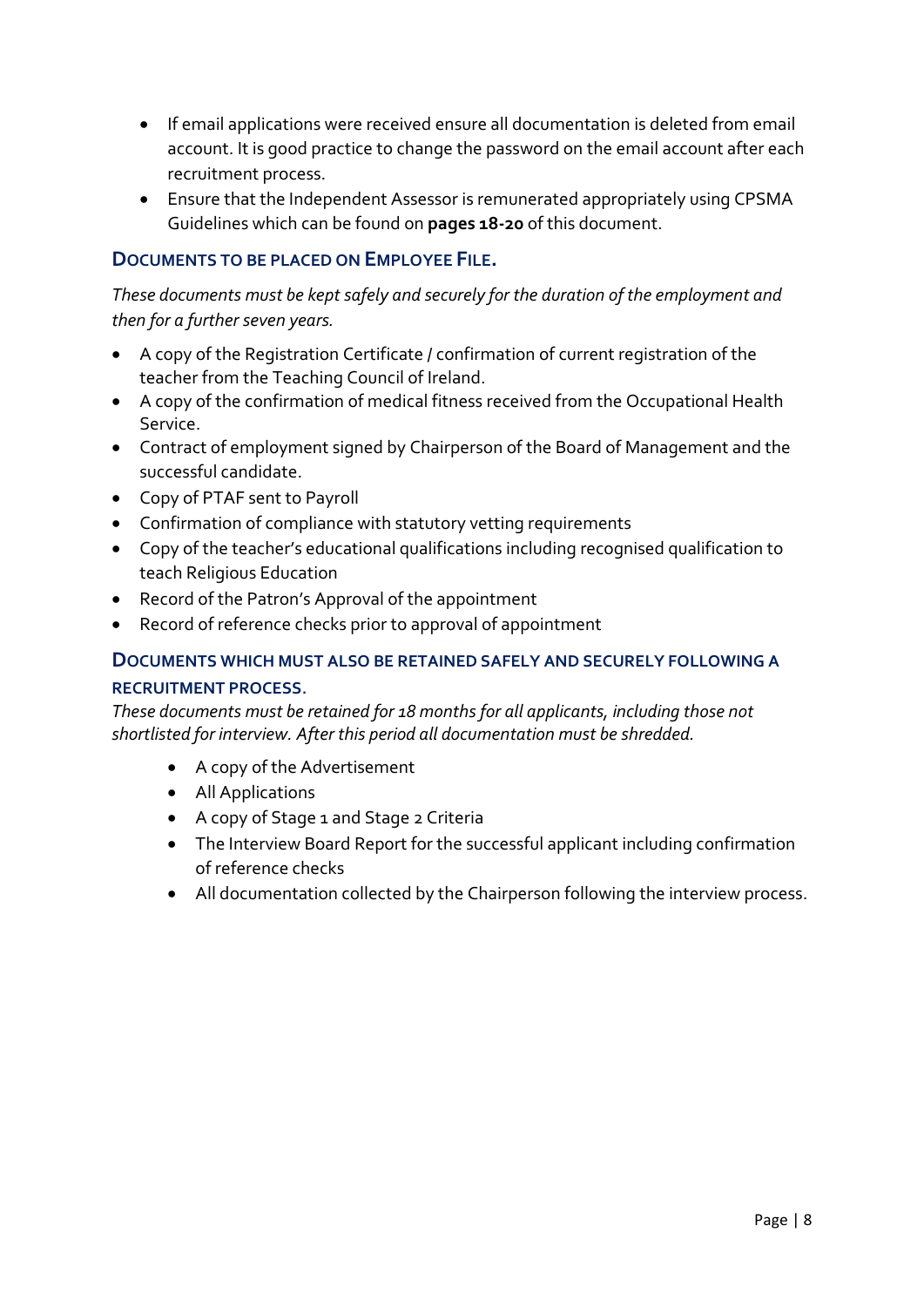### **FIXED TERM AND SPECIFIC PURPOSE APPOINTMENTS**

When should a fixed term appointment be made?

A fixed term appointment is recommended if a teacher is employed on a temporary basis to provide cover for a teacher

- engaged in a job-sharing arrangement
- on career break
- on secondment
- on service over seas

The duration of the fixed term appointment cannot be for longer than the period of leave granted to the teacher who is being replaced.

When should a specified purpose appointment be made?

A specified purpose appointment is made where a teacher is employed to provide cover (including substitute cover) for a teacher who is on:

- carer's leave
- maternity leave
- adoptive leave
- sick leave
- parental leave
- exam leave
- unpaid leave of absence
- jury service
- health and safety leave
- personal leave
- leave having been elected as a TD/Senator
- leave while he/she is a candidate in a general election

*A specified purpose appointment is distinct from a fixed term appointment in that the end date of the contract is not known or is uncertain.*

#### **IMPORTANT: DATE OF TERMINATION OF A FIXED TERM CONTRACT**

Fixed term contracts beginning **on or before the first working day of November:** If a fixed term contract begins on or before the first working day of November, that contract may run to the day before the subsequent school year begins i.e. the day in August/September before the re-opening date for the following school year as the teacher is entitled to payment for the summer holidays.

Fixed term contracts beginning **after the first working day in November**. If a fixed term contract begins after the first working day in November, the fixed term contract should end on the last school day in June to avoid a situation arising where the BoM may be obliged to pay the teacher (out of its own funds) for July and August. Obviously, a contract may end earlier than the last school day in June if the duration/reason for the fixed term contract expires earlier than that date and this was stated in the contract.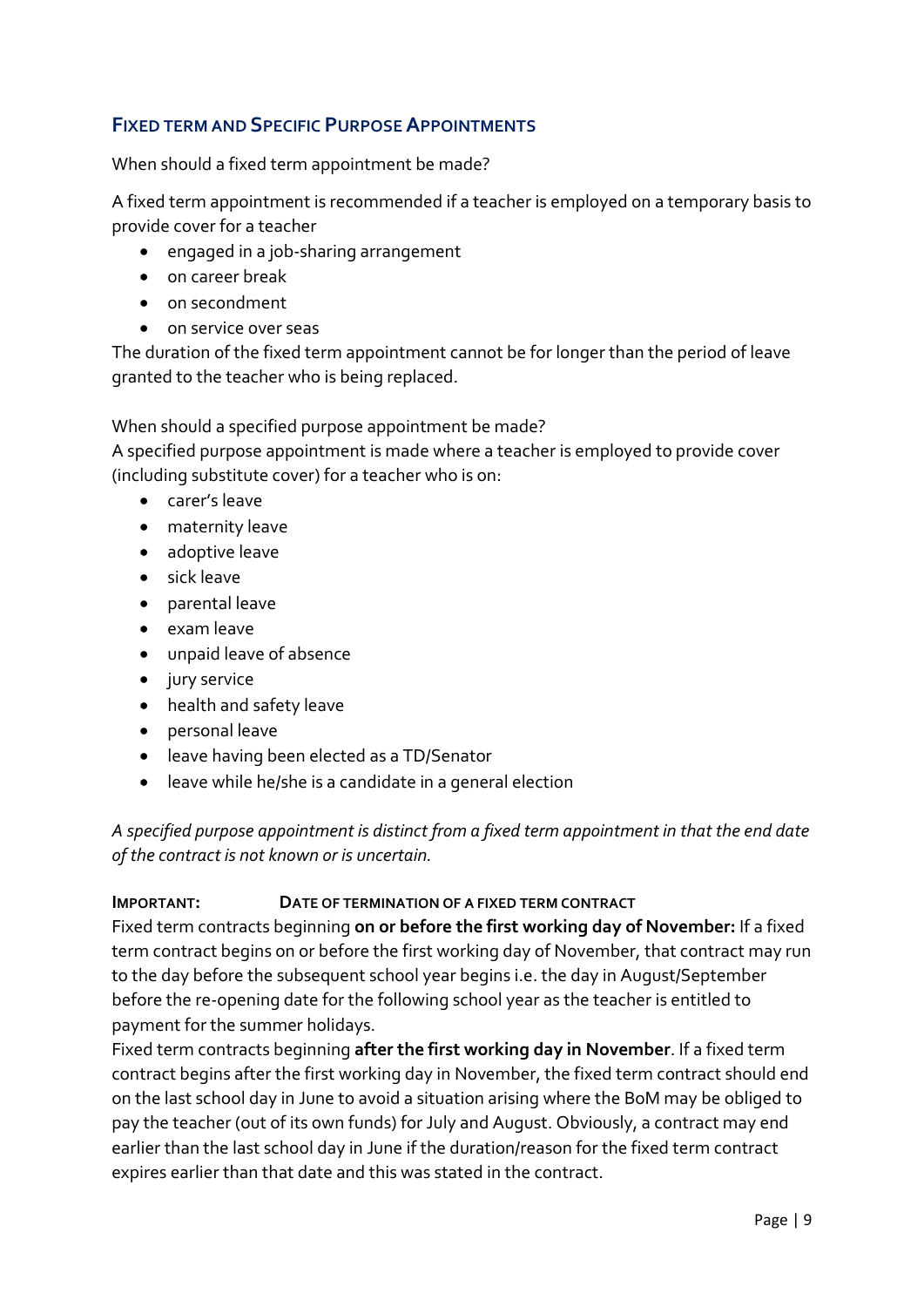

### **BOARD OF MANAGEMENT DISCUSSION ON NEEDS ASSESSMENT**

*The following will be helpful to the Chairperson in leading a discussion on the needs of the school when appointing a new teacher*

| What would you<br>like to see in a new<br>teacher in your<br>school?           | Ask<br>the middle management team<br>$\circ$<br>the staff<br>$\circ$<br>senior pupils/student council<br>$\circ$                                                                                                                                                                                                                          |
|--------------------------------------------------------------------------------|-------------------------------------------------------------------------------------------------------------------------------------------------------------------------------------------------------------------------------------------------------------------------------------------------------------------------------------------|
| How can we begin to<br>compile criteria<br>before the Selection<br>Board meet? | It can be done formally or informally e.g.<br>Discussion<br>Use a suggestions sheet<br>$\bullet$<br>Put a suggestion box in the staffroom<br>Send a text<br>Issue a Google/Microsoft Forms Survey                                                                                                                                         |
| What else would help us in<br>developing criteria?                             | Look at the latest WSE report.<br>Have a middle management team/staff/BOM brainstorming<br>session to develop criteria.<br>LOOKING AT OUR SCHOOL 2016 A Quality Framework for<br>Primary Schools - Consider some of the 'Statement of practice'<br>therein.<br>Look at the criteria from previous interviews to consider an<br>evolution. |
| What criteria<br>should we<br>include?                                         | Based on the above or chosen aspects of it the principal and<br>Chairperson should prepare to answer the question for the<br>Independent Assessor-What does the school need at this time?                                                                                                                                                 |
|                                                                                | One criterion that will always apply will be a recognised<br>qualification to teach Religious Education and a commitment to<br>uphold the Catholic Ethos in the classroom and throughout the<br>school.                                                                                                                                   |
|                                                                                | The work of the BOM informs the work of the Interview Board in finalising the criteria.                                                                                                                                                                                                                                                   |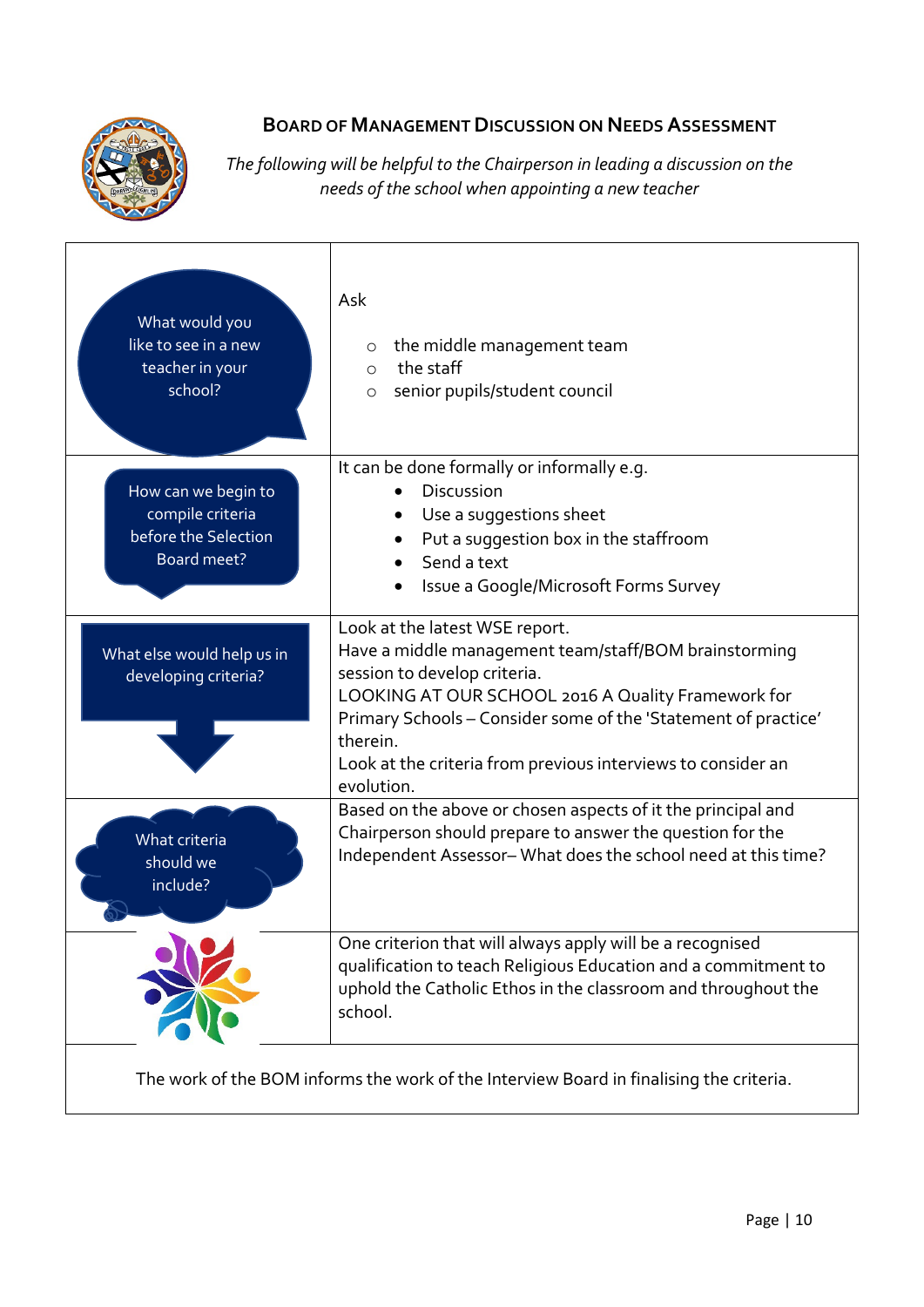### **RECOGNISED QUALIFICATION TO TEACH RELIGIOUS EDUCATION**

### **The Irish Episcopal Conference currently recognises certification from the following providers**

#### **DCU INSTITUTE OF EDUCATION (ST PATRICK'S CAMPUS)**

- o Certificate in Religious Studies (CRS) in conjunction with Catholic Religious Education in the BEd
- o Certificate in Religious Studies (CRS) in conjunction with Catholic Religious Education in the PMEP
- o Certificate in Religious Studies (part-time)
- o Catholic Certificate in Religious Studies Supplementary (in fulfillment for those in possession of a CCRS from the Bishops of England and Wales)

Froebel College/St Patrick's College, Maynooth

- o Certificate in Catholic Religious Education and Theological Studies as part pf Bed
- o Post-Graduate Certificate in Catholic Religious Education and Theological Studies as part of PMEd

#### **HIBERNIA COLLEGE**

o From 2015: Certificate as part of PME

#### **MARINO INSTITUTE OF EDUCATION**

- o The Certificate Course as part of the BEd
- o The Certificate Course as part of the PME

#### **MARY IMMACULATE COLLEGE,**

- o Certificate in Religious Education in conjunction with the Bed
- o Qualification to teach Religious Education as part of the PME
- o Certificate in Religious Education (Graduate Programme)

#### **ST.ANGELA'S COLLEGE, SLIGO**

o Certificate in Primary School Religious Education (part-time)

#### **ST. MARY'S UNIVERSITY COLLEGE, BELFAST**

- o Certificate as part of BEd Primary
- o Certificate as part of PGCE (Post-Graduate Qualification)

#### *Historically University of Coleraine, Certificate in Religious Education*

*For Further information see 'Recognition of Qualifications to Teach Catholic Education in Catholic Primary Schools on the Island of Ireland.' on* [www.kandle.ie](http://www.kandle.ie/)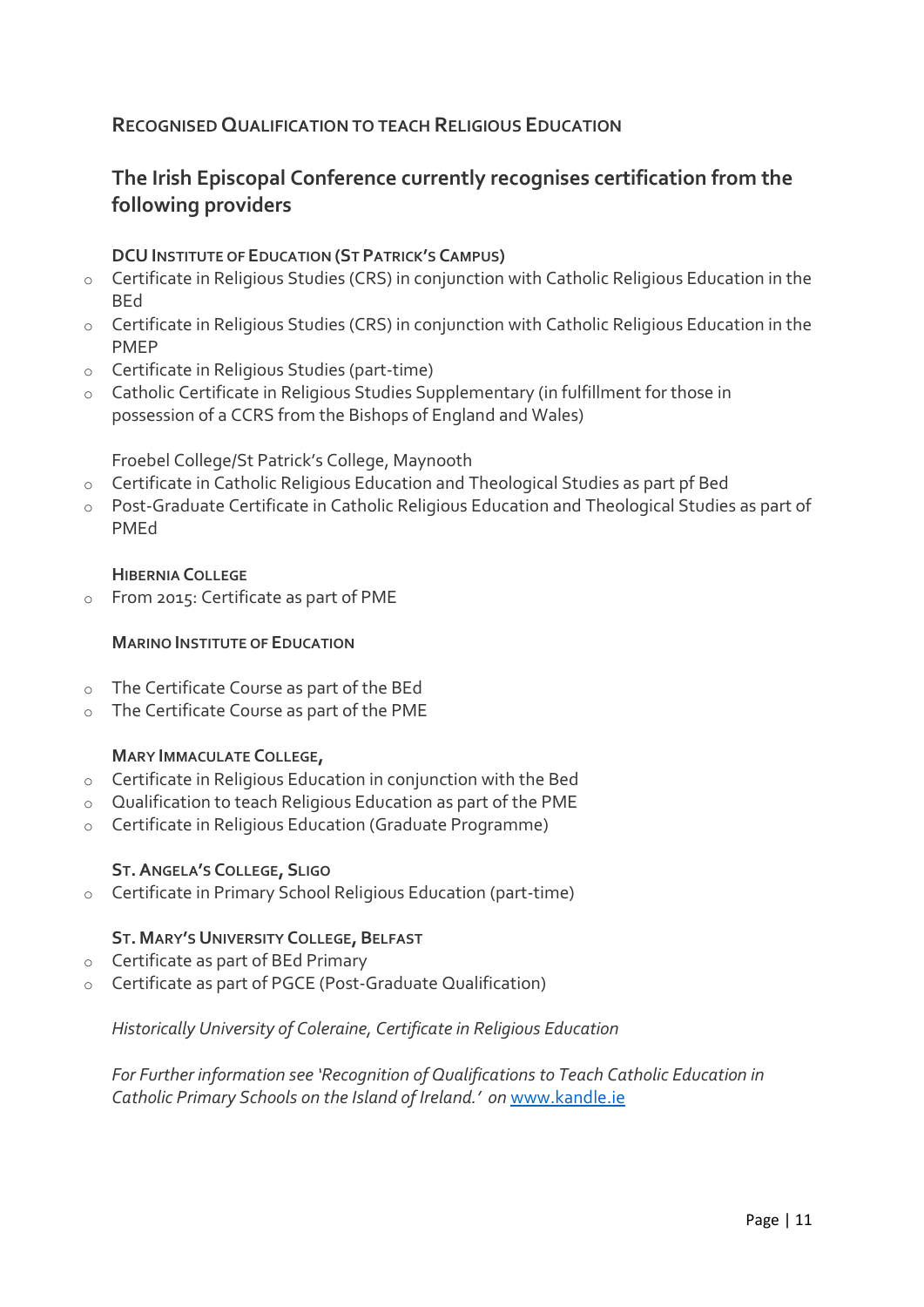## **DIOCESE OF KILDARE ANDLEIGHLIN**

### Application to Patron for approval of **INTERVIEW BOARD FOR TEACHER APPOINTMENT OF 24 WEEKS OR MORE**



|         |               | Roll Number: ___________________: County: ____________________: Parish: ____________________________                                                                                  |
|---------|---------------|---------------------------------------------------------------------------------------------------------------------------------------------------------------------------------------|
|         |               | ask for the Patron's approval for the following Independent Assessors from the Approved<br>List to form part of the Interview Board for all Teacher/SNA appointments up to 31/12/2023 |
| 1:      |               |                                                                                                                                                                                       |
| 2:      |               |                                                                                                                                                                                       |
| 3:      |               |                                                                                                                                                                                       |
| 4:      |               |                                                                                                                                                                                       |
| Signed: |               | Date: __________________                                                                                                                                                              |
|         | (Chairperson) |                                                                                                                                                                                       |
|         |               |                                                                                                                                                                                       |

### **FOR DIOCESAN EDUCATION OFFICE USE ONLY**

I hereby give my approval as Patron to any one of the above named to act as Independent Assessor on a Selection Board for the appointment of teacher or SNA in the above school up to 31/12/2023

Signed: \_\_\_\_\_\_\_\_\_\_\_\_\_\_\_\_\_\_\_\_\_\_\_\_\_\_\_\_\_\_\_\_ Date: \_\_\_\_\_\_\_\_\_\_\_\_\_\_\_

Most Rev Denis Nulty Bishop of Kildare & Leighlin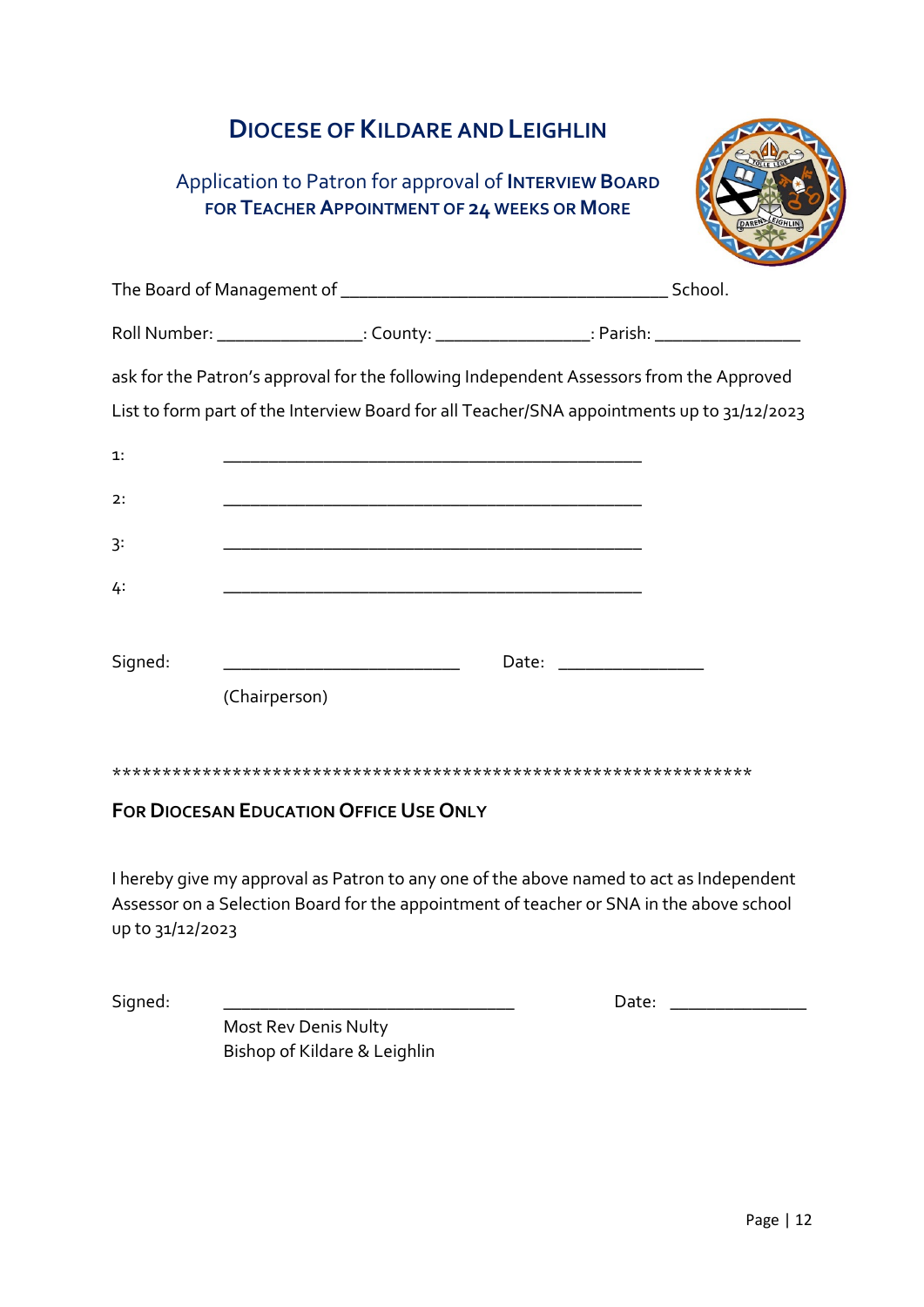### **STAGE 1 CRITERIA: ASSESSING THE APPLICATIONS.**

### **NAME: \_\_\_\_\_\_\_\_\_\_\_\_\_\_\_\_\_\_\_\_\_\_\_\_\_\_\_\_\_\_\_\_\_\_\_\_\_\_**

### **DOES APPLICATION MEET THE FOLLOWING CRITERIA BEFORE BEING CONSIDERED FOR SHORTLISTING?**

|                                                                            | Yes | <b>No</b> |
|----------------------------------------------------------------------------|-----|-----------|
| Professional Teaching Qualifications                                       |     |           |
| Registered with the Teaching Council for the sector - Primary / Special Ed |     |           |
| <b>Teaching Experience</b>                                                 |     |           |
| Other Relevant Teaching Experience- Multi Class/Special Class              |     |           |

#### **IS THE APPLICATION IN COMPLIANCE WITH THE ADVERTISEMENT?**

| Is the envelope or the subject line in an email marked 'Application'?           | Yes | No |
|---------------------------------------------------------------------------------|-----|----|
| Is the application addressed accurately based on the advertisement?             |     |    |
| Are spellings and presentation to standard.                                     |     |    |
| Is there a covering letter if requested in the advertisement<br>$\bullet$       |     |    |
| Did it arrived by the specified time?                                           |     |    |
| Is all the documentation requested in the advertisement and no more?            |     |    |
| Is there a recognised certificate for the Religious Education<br>Qualification? |     |    |
| Are the names of the number of referees requested included?                     |     |    |
|                                                                                 |     |    |
|                                                                                 |     |    |
|                                                                                 |     |    |
|                                                                                 |     |    |

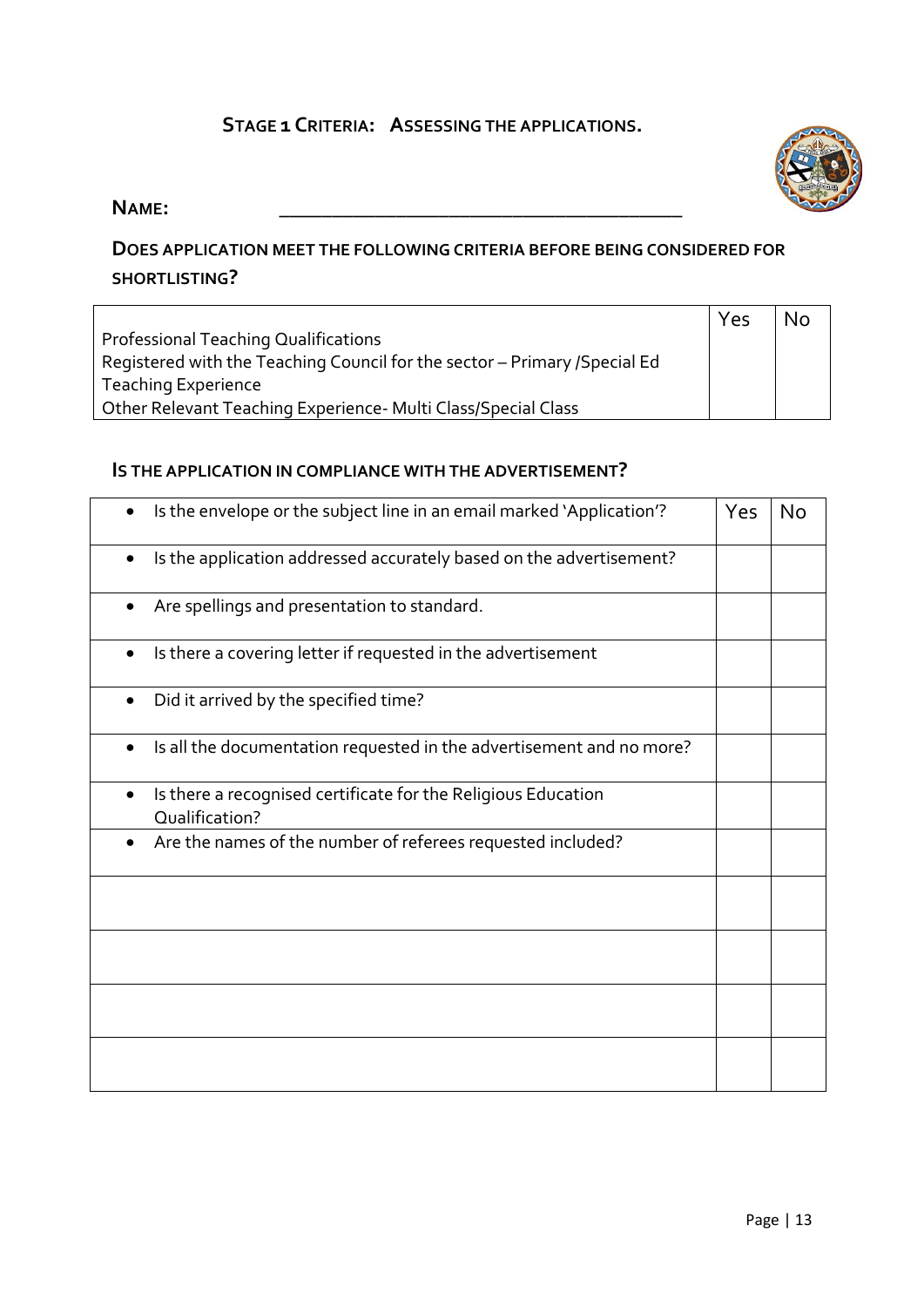#### **STAGE 2 CRITERIA**

### **When finalising these criteria, the Interview Board should be cognisant of the following:**

- 1. What is the job the person is being employed to do? If it is a teacher be careful not to be too prescriptive: for example, employing an 'learning support teacher' to a permanent position would limit the class allocation options open to the principal.
- 2. Any work done by the Board of Management in developing criteria
- 3. What key competencies are required? These should be developed for each school some examples might include: *(This is not an exhaustive or prescriptive list)* 
	- a. relevant experience: understanding the needs of young children would be appropriate in a junior school; experience in a multi-grade setting; Full Teaching Council Recognition, Partial Teaching Council Recognition or Restricted Teaching Council Recognition
	- b. capacity to engage students in project work would be appropriate to a senior school;
	- c. knowledge of information and communications technology and the use of Aladdin;
	- d. relevant specific specialisation or qualification;
	- e. choral experience and a skill in leading groups of singers or choirs;
	- f. familiarity with 'The Incredible Years Programme' for behaviour management;
	- g. a demonstrable knowledge of 'A Quality Framework for Primary Schools';
	- h. Fliúrseacht ag labhairt Gaeilge;
	- i. a commitment to practising the faith.
- 4. It is important to distinguish between essential skills and abilities (without them a candidate could not do the job) & desirable skills and abilities (which would be an added bonus). Add any overriding factors that are relevant.
- 5. The following are the backdrop against which criteria must be drawn up and questions developed:
	- Rules for National Schools currently applicable
	- Requirements of the post
	- Provisions of Employment Equality Acts, 1998 2015
	- Code of practice (Equality Authority)
	- Professional qualifications; Registration with Teaching Council
	- Teaching experience
	- Other relevant experience

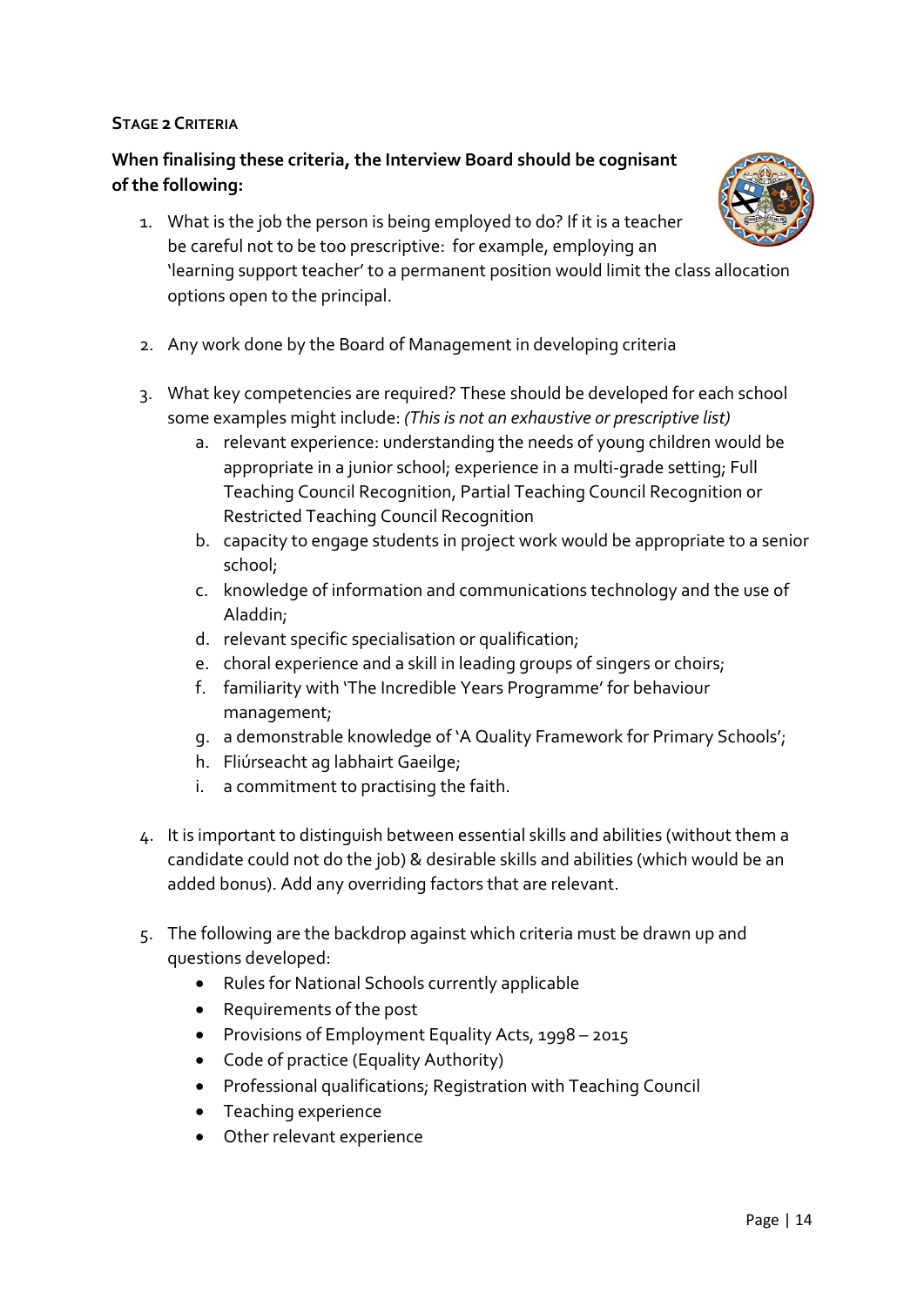### **SAMPLE REFERENCE CHECK FORM DIOCESE OF KILDARE &LEIGHLIN**

| <b>CANDIDATE NAME:</b>                                                                                                                                                                                                                                                                                                                 | <b>TEACHING COUNCIL NO:</b>                                                                              |  |  |  |  |
|----------------------------------------------------------------------------------------------------------------------------------------------------------------------------------------------------------------------------------------------------------------------------------------------------------------------------------------|----------------------------------------------------------------------------------------------------------|--|--|--|--|
| <b>POSITION BEING CONSIDERED FOR:</b>                                                                                                                                                                                                                                                                                                  | SCHOOL:                                                                                                  |  |  |  |  |
| <b>NAME OF REFEREE:</b>                                                                                                                                                                                                                                                                                                                | <b>PHONE NO:</b>                                                                                         |  |  |  |  |
| <b>RELATIONSHIP WITH CANDIDATE:</b>                                                                                                                                                                                                                                                                                                    | HOW LONG KNOWN/WORKED WITH<br><b>CANDIDATE:</b>                                                          |  |  |  |  |
| COLLECTION STATEMENT: (Ideally to be emailed to referee after introducing yourself and purpose of<br>the call)                                                                                                                                                                                                                         |                                                                                                          |  |  |  |  |
| The information that you give me and the fact that you are one of (candidate's name) referees may<br>be passed on to (candidate name). If at some time you wish to gain access to the information that<br>you give me, you could make arrangements to do so by contacting us at the school number<br>Are you happy to proceed? Yes/ No |                                                                                                          |  |  |  |  |
| POSITION HELD BY CANDIDATE IN CURRENT ROLE:                                                                                                                                                                                                                                                                                            |                                                                                                          |  |  |  |  |
| <b>DATES</b><br>FROM: date/month/year<br>date/month/year<br>To:                                                                                                                                                                                                                                                                        | <b>CONFIRMATION OF PUNCTUALITY</b><br><b>AND RELIABILITY:</b><br>Excellent/Very Good/Good/<br>Fair/Poor. |  |  |  |  |
| <b>HOURS WORKED:</b><br>Include planning time                                                                                                                                                                                                                                                                                          | <b>REASON FOR LEAVING:</b>                                                                               |  |  |  |  |

Would you describe (name) as being: Honest**: Yes/No** Efficient: **Yes/N0** Reliable: **Yes/No** 

| TEACHING ABILITY:                                                                                                                           |                                                                                 |
|---------------------------------------------------------------------------------------------------------------------------------------------|---------------------------------------------------------------------------------|
| PREPARATION, PLANNING<br><b>&amp;PROGRAMMING:</b><br><b>KNOWLEDGE &amp; UNDERSTANDING</b><br>OF CURRICULUM:<br><b>CLASSROOM MANAGEMENT:</b> |                                                                                 |
|                                                                                                                                             | HOW WOULD YOU DESCRIBE THEIR RELATIONSHIP WITH?                                 |
|                                                                                                                                             | Use one of these possible ratings for each: Excellent/Very Good/Good/ Fair/Poor |
| PARENTS:                                                                                                                                    |                                                                                 |
| STAFF:                                                                                                                                      |                                                                                 |
| <b>STUDENTS:</b>                                                                                                                            |                                                                                 |
| HOW WOULD YOU DESCRIBE THEIR                                                                                                                | Use one of these possible ratings for each: Excellent/Very Good/Good/ Fair/Poor |
| <b>INITIATIVE:</b>                                                                                                                          |                                                                                 |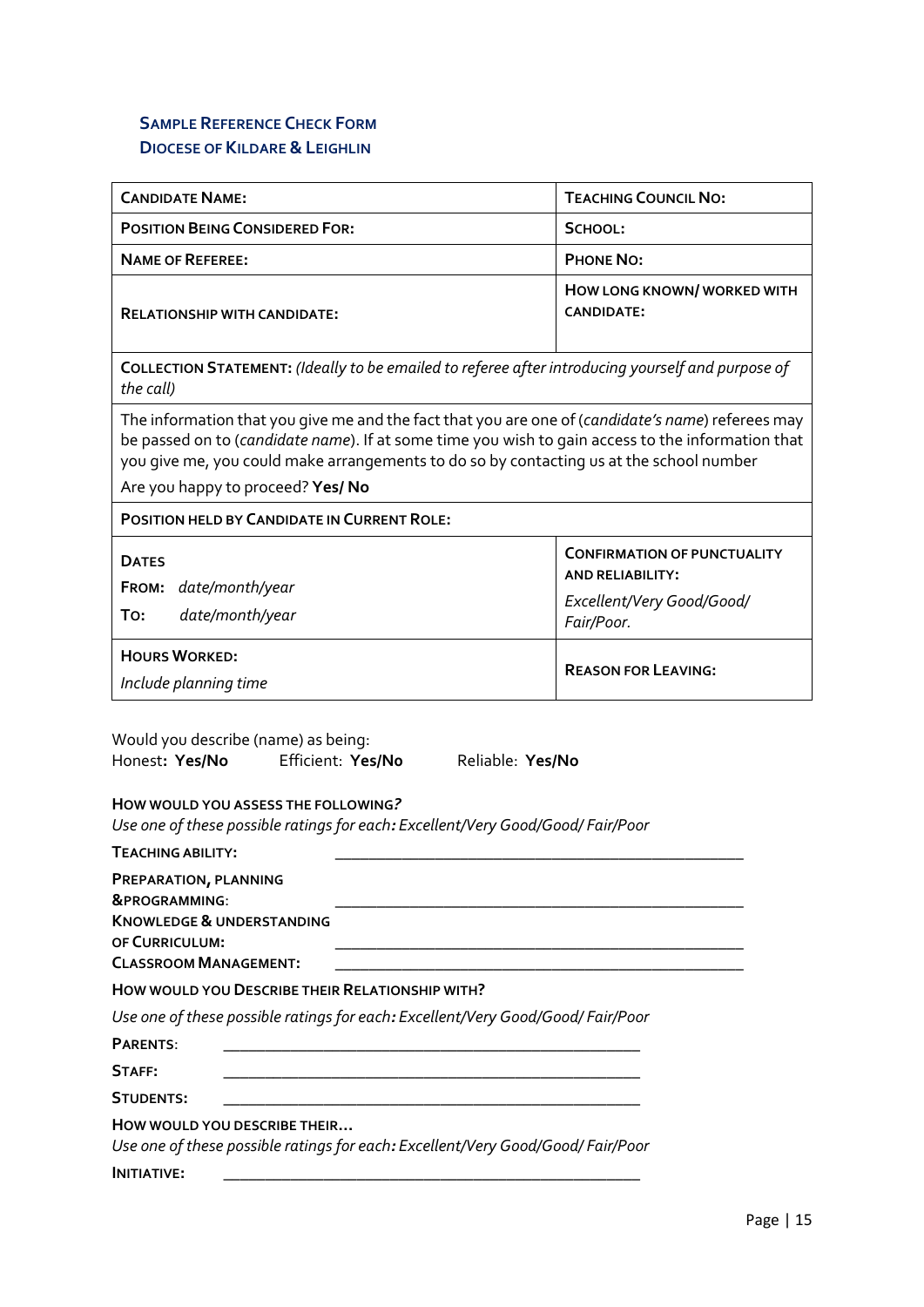**ABILITY TO ENSURE A SAFE/ HEALTHY /CLEAN ENVIRONMENT:\_\_\_\_\_\_\_\_\_\_\_\_\_\_\_\_\_\_\_\_\_\_\_\_\_\_\_\_\_\_\_\_\_\_\_\_\_\_\_\_\_\_\_\_\_\_\_\_\_\_**

What would you consider to be his/her strengths/attributes?

What was their greatest achievement whilst in their current employment?

\_\_\_\_\_\_\_\_\_\_\_\_\_\_\_\_\_\_\_\_\_\_\_\_\_\_\_\_\_\_\_\_\_\_\_\_\_\_\_\_\_\_\_\_\_\_\_\_\_\_\_\_\_\_\_\_\_\_\_\_\_\_\_\_\_\_\_\_\_\_\_\_\_\_\_\_\_\_\_\_\_\_\_\_

\_\_\_\_\_\_\_\_\_\_\_\_\_\_\_\_\_\_\_\_\_\_\_\_\_\_\_\_\_\_\_\_\_\_\_\_\_\_\_\_\_\_\_\_\_\_\_\_\_\_\_\_\_\_\_\_\_\_\_\_\_\_\_\_\_\_\_\_\_\_\_\_\_\_\_\_\_\_\_\_\_\_\_\_

\_\_\_\_\_\_\_\_\_\_\_\_\_\_\_\_\_\_\_\_\_\_\_\_\_\_\_\_\_\_\_\_\_\_\_\_\_\_\_\_\_\_\_\_\_\_\_\_\_\_\_\_\_\_\_\_\_\_\_\_\_\_\_\_\_\_\_\_\_\_\_\_\_\_\_\_\_\_\_\_\_\_\_\_

\_\_\_\_\_\_\_\_\_\_\_\_\_\_\_\_\_\_\_\_\_\_\_\_\_\_\_\_\_\_\_\_\_\_\_\_\_\_\_\_\_\_\_\_\_\_\_\_\_\_\_\_\_\_\_\_\_\_\_\_\_\_\_\_\_\_\_\_\_\_\_\_\_\_\_\_\_\_\_\_\_\_\_\_ \_\_\_\_\_\_\_\_\_\_\_\_\_\_\_\_\_\_\_\_\_\_\_\_\_\_\_\_\_\_\_\_\_\_\_\_\_\_\_\_\_\_\_\_\_\_\_\_\_\_\_\_\_\_\_\_\_\_\_\_\_\_\_\_\_\_\_\_\_\_\_\_\_\_\_\_\_\_\_\_\_\_\_\_

\_\_\_\_\_\_\_\_\_\_\_\_\_\_\_\_\_\_\_\_\_\_\_\_\_\_\_\_\_\_\_\_\_\_\_\_\_\_\_\_\_\_\_\_\_\_\_\_\_\_\_\_\_\_\_\_\_\_\_\_\_\_\_\_\_\_\_\_\_\_\_\_\_\_\_\_\_\_\_\_\_\_\_\_

\_\_\_\_\_\_\_\_\_\_\_\_\_\_\_\_\_\_\_\_\_\_\_\_\_\_\_\_\_\_\_\_\_\_\_\_\_\_\_\_\_\_\_\_\_\_\_\_\_\_\_\_\_\_\_\_\_\_\_\_\_\_\_\_\_\_\_\_\_\_\_\_

What areas require development/training/improvement?

Can you give me 3 words to describe (*candidate's name*) personality?

Was their conduct always appropriate? *Yes/No*

How was their attendance record? *Excellent/Very Good/Good/ Fair/Poor*

(*Name*) is being put forward into positions where they will be working with children in a school environment

Under the current guidelines of child protection are there any reasons you can see why this person should not be engaged to work with children. *Yes/No* 

**\_\_\_\_\_\_\_\_\_\_\_\_\_\_\_\_\_\_\_\_\_\_\_\_\_\_\_\_\_\_\_\_\_\_\_\_\_\_\_\_\_\_\_\_\_\_\_\_\_\_\_\_\_\_\_\_\_\_\_\_\_\_\_\_\_\_\_\_\_\_\_\_\_\_\_\_\_\_\_\_\_\_\_ \_\_\_\_\_\_\_\_\_\_\_\_\_\_\_\_\_\_\_\_\_\_\_\_\_\_\_\_\_\_\_\_\_\_\_\_\_\_\_\_\_\_\_\_\_\_\_\_\_\_\_\_\_\_\_\_\_\_\_\_\_\_\_\_\_\_\_\_\_\_\_\_\_\_\_\_\_\_\_\_\_\_\_ \_\_\_\_\_\_\_\_\_\_\_\_\_\_\_\_\_\_\_\_\_\_\_\_\_\_\_\_\_\_\_\_\_\_\_\_\_\_\_\_\_\_\_\_\_\_\_\_\_\_\_\_\_\_\_\_\_\_\_\_\_\_\_\_\_\_\_\_\_\_\_\_\_\_\_\_\_\_\_\_\_\_\_ \_\_\_\_\_\_\_\_\_\_\_\_\_\_\_\_\_\_\_\_\_\_\_\_\_\_\_\_\_\_\_\_\_\_\_\_\_\_\_\_\_\_\_\_\_\_\_\_\_\_\_\_\_\_\_\_\_\_\_\_\_\_\_\_\_\_\_\_\_\_\_\_\_\_\_\_\_\_\_\_\_\_\_**

#### **FURTHER COMMENTS:**

| SIGNED: |  |
|---------|--|
| DATF:   |  |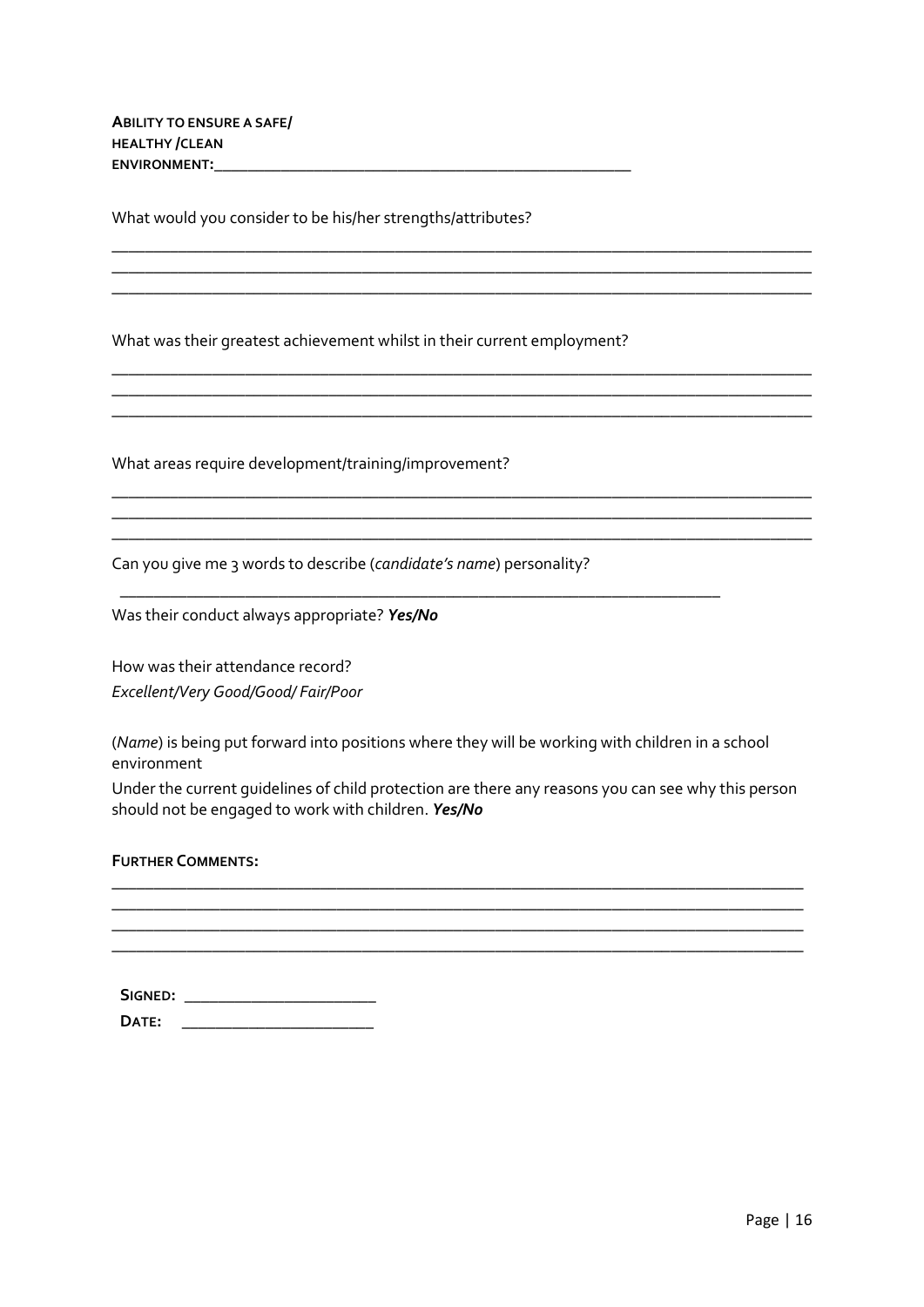### **DIOCESE OF KILDARE ANDLEIGHLIN**

|                                      |        |                                               | having followed all appropriate procedures, ask for the Patron's approval for                                                                                                                           |                                                                            |                                                                                                                      |              |
|--------------------------------------|--------|-----------------------------------------------|---------------------------------------------------------------------------------------------------------------------------------------------------------------------------------------------------------|----------------------------------------------------------------------------|----------------------------------------------------------------------------------------------------------------------|--------------|
|                                      |        |                                               |                                                                                                                                                                                                         |                                                                            |                                                                                                                      |              |
|                                      |        |                                               | Permanent: □ Fixed Term □ Specified Purpose □ post                                                                                                                                                      |                                                                            |                                                                                                                      |              |
|                                      |        |                                               |                                                                                                                                                                                                         |                                                                            |                                                                                                                      |              |
|                                      |        | THE INTERVIEW BOARD MEMBERS WERE:             | The teacher is appointed from the Main Panel: $\Box$ Supplementary Panel $\Box$ Holds a CID: $\Box$ Open<br>Competition: $\Box$ The teacher has a recognised qualification to teach Religious Education |                                                                            |                                                                                                                      | $\mathbf{L}$ |
| <b>CHAIRPERSON:</b>                  |        |                                               |                                                                                                                                                                                                         |                                                                            |                                                                                                                      |              |
| <b>PRINCIPAL:</b>                    |        |                                               |                                                                                                                                                                                                         |                                                                            |                                                                                                                      |              |
| <b>INDEPENDENT ASSESSOR:</b>         |        |                                               |                                                                                                                                                                                                         |                                                                            |                                                                                                                      |              |
| <b>DATE OF SHORTLISTING MEETING:</b> |        |                                               |                                                                                                                                                                                                         |                                                                            | <u> 1990 - Johann Barbara, martxa alemaniar amerikan basar dan basar dan basar dan basar dan basar dan basar dan</u> |              |
| <b>NUMBER OF APPLICATIONS:</b>       |        |                                               |                                                                                                                                                                                                         | the control of the control of the control of the control of the control of |                                                                                                                      |              |
|                                      |        | DATE ON WHICH INTERVIEWS WERE HELD:           |                                                                                                                                                                                                         |                                                                            |                                                                                                                      |              |
|                                      |        | <b>NUMBER OF CANDIDATES INTERVIEWED:</b>      |                                                                                                                                                                                                         |                                                                            |                                                                                                                      |              |
|                                      |        | (Chairperson)                                 |                                                                                                                                                                                                         |                                                                            |                                                                                                                      |              |
|                                      |        |                                               |                                                                                                                                                                                                         |                                                                            |                                                                                                                      |              |
|                                      |        | <b>FOR DIOCESAN EDUCATION OFFICE USE ONLY</b> |                                                                                                                                                                                                         |                                                                            |                                                                                                                      |              |
|                                      |        |                                               | I hereby give my approval as Patron to the above named to be appointed as teacher:                                                                                                                      |                                                                            |                                                                                                                      |              |
| Permanent:                           | $\Box$ | Fixed Term                                    | $\Box$ Specified Purpose                                                                                                                                                                                |                                                                            | $\square$ in the above school.                                                                                       |              |
|                                      |        |                                               | Date:                                                                                                                                                                                                   |                                                                            |                                                                                                                      |              |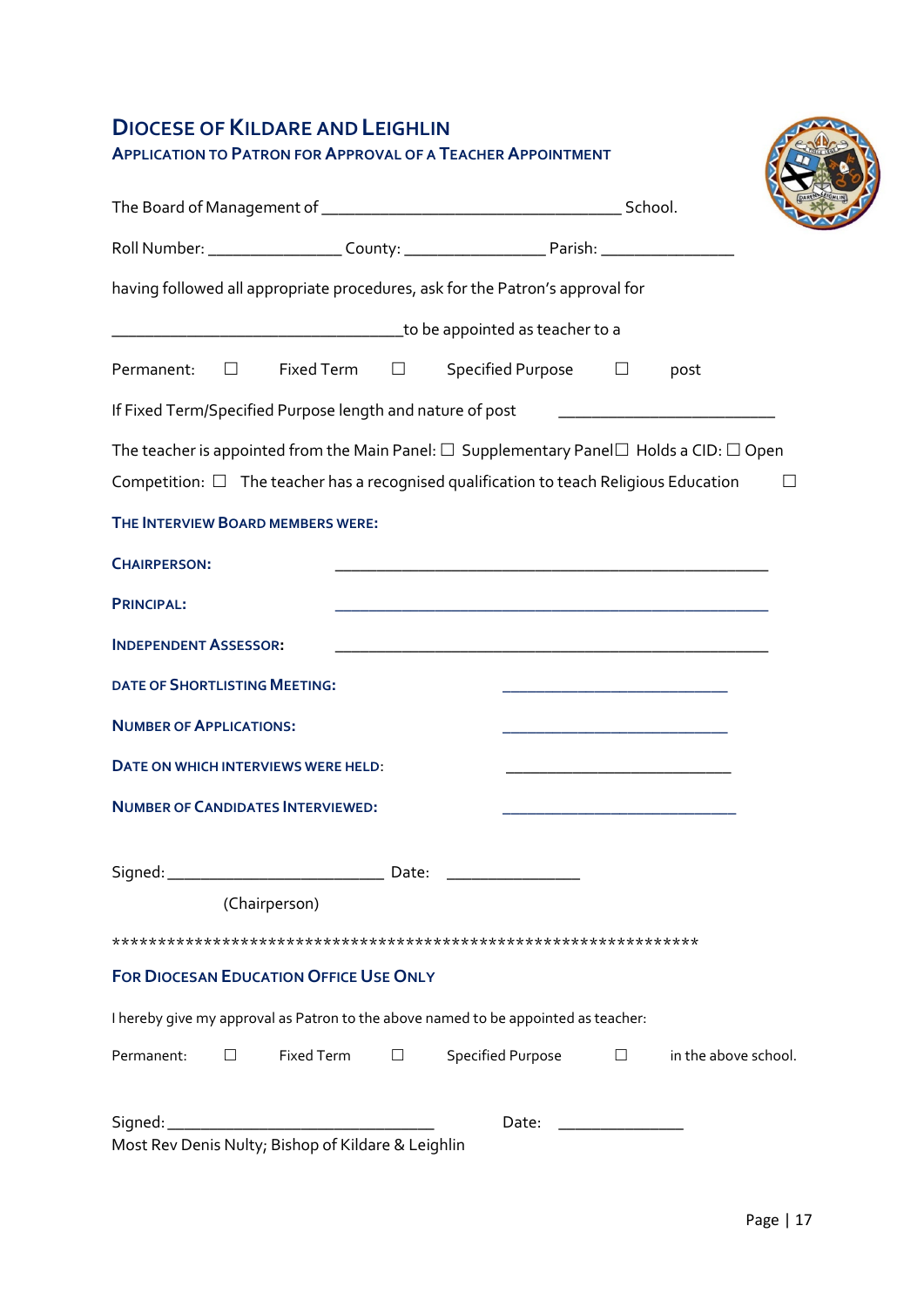#### **GUIDANCE IN REGARD TO PAYMENT OF INDEPENDENT ASSESSORS FROM CPSMA&FSSU**

**Galatians 6 – 10 states '***So then as we have time, let us work what is good toward all, and especially toward those belonging to a household of the faith.*'

*The appointment of a teacher or principal to a school is a significant moment in the development of that school. Independent assessors have a very important role to play in ensuring that the spirit of independence and honest decision making is maintained. The CPSMA have a guideline in regard to payments for assessors. These should be adhered to. Assessors are encouraged to consider the spiritual basis for the Catholic enterprise. It is open to any assessors to give the service voluntarily towards the appointment of teachers. (Kildare & Leighlin Diocese 2018)*

The following guidance was issued by CPSMA and by FSSU in 2017 with regard to payments to Independent Assessors by Boards of Management of Schools. Both documents can be found in full on [www.kandle.ie](http://www.kandle.ie/) 

#### **Any Independent Assessor is to be paid two separate amounts:**

- 1. Daily Fee
- 2. Travel & Subsistence
- **1. Any Independent Assessor is to be paid as a self-employedindividual.**

The individual will sign and complete **Daily Fee Invoice Form** for services provided, which will furnish the following details to the Board of Management:

- o Invoice Date
- o Full Name and address of the person who supplied theservices
- o PPS number of the person who supplied theservices
- o FullName and address of the Schoolto whom the services were supplied (School should print this on the form)
- o Description of the service supplied
- o Daily Fee Rate, which should not exceed €127 but may beless.

#### **2. Travel & Subsistence is to be paid in line with the rates shownon page 19**

The individual will sign and complete **Travel & Subsistence Form** for services provided which will furnish the following details to the Board of Management:

- o Full Name and address of the person who supplied theservices
- o FullName and address of the Schoolto whom the services were supplied (School should print this on the form)
- o Kilometres travelled to and from theSchool/Venue
- o Subsistence claim
- o Miscellaneous claim
- o Total claim.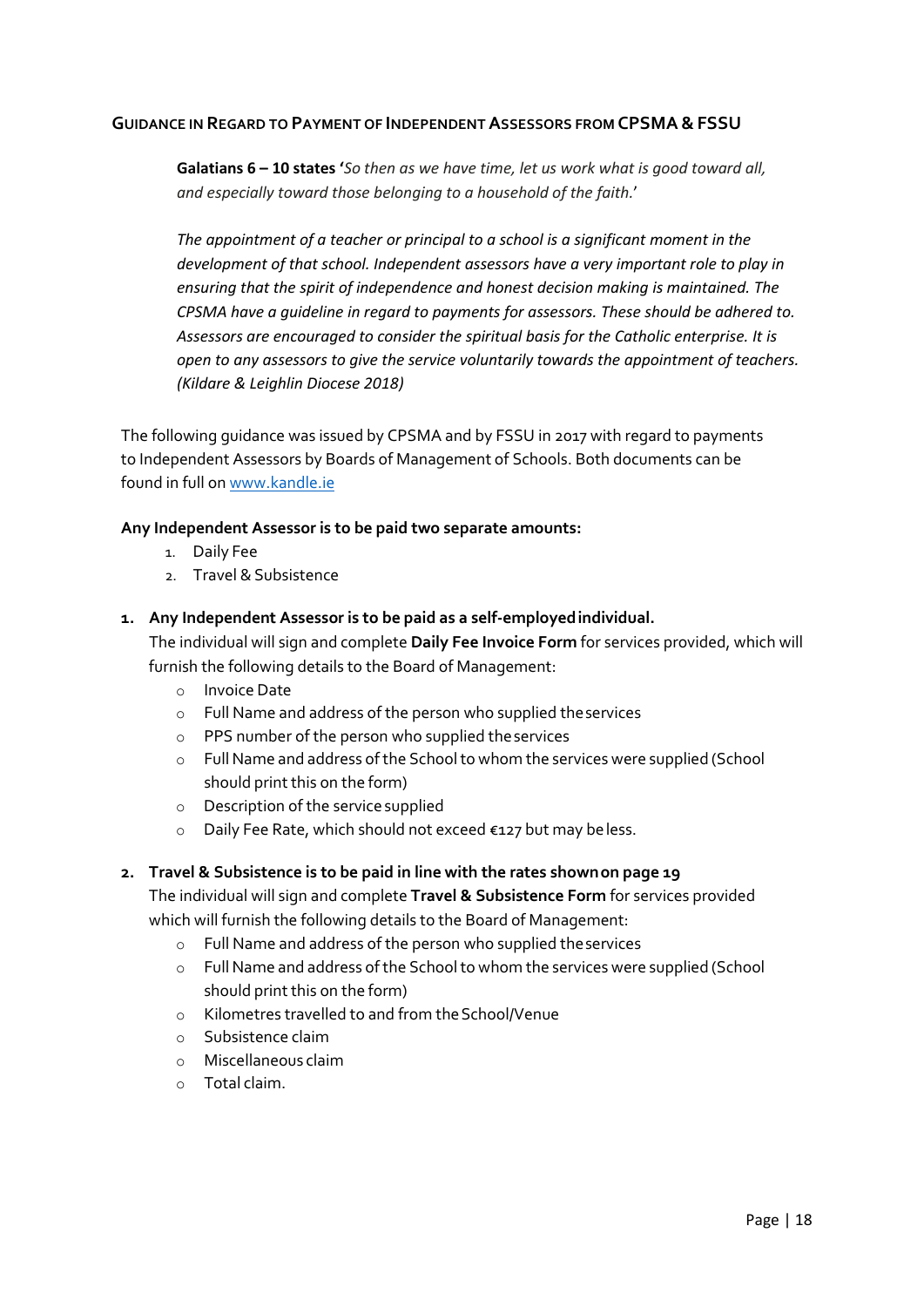

### **Financial Guideline P20 - 2019/2020**

*Payments to Independent Assessors on Interview Panels* 

The following guideline provides guidance on payments to independent assessors on interview panels.

The independent assessor can be paid in **one** ofthe following ways:

- 1. Treat the individual as an employee.
	- Tax Credits for employees are based on the most up to date Relevant Payment Notification available. If the employee's PPSN is not available, emergency tax and USC would apply.
	- Where the board has determined the individual is an employee. The payment to the individual must be put through the payroll and all the appropriate statutory deductions are made to the payment. **Please note** journeys between an employee's home and normal place of work (location duties are carried out) are not business journeys and any reimbursement of motoring expenses (including taxi fares) in respect of the cost of such journeys is taxable.

#### *OR*

- 2. Treat the individual as self-employed. You can do this only where:
	- There is an invoice submitted with a tax number and an invoice number and
	- The person provides a tax clearance certificate and
	- The person provides a copy of their own business insurance *OR*
- 3. Pay expenses based on civil service rates outlined in Appendix 1. These rates are the maximum allowable and are paid tax free. The form in Appendix 2 should be completed and approved by the Chairperson of the Board of Management.

All documentation in relation to claims should be retained for a period of seven years (i.e. six years after the tax year to which the records refer).

> If you need any further information please email [primary@fssu.ie](mailto:primary@fssu.ie) or phone (01) 910 4020

#### **Financial Support Services Unit**

July 2020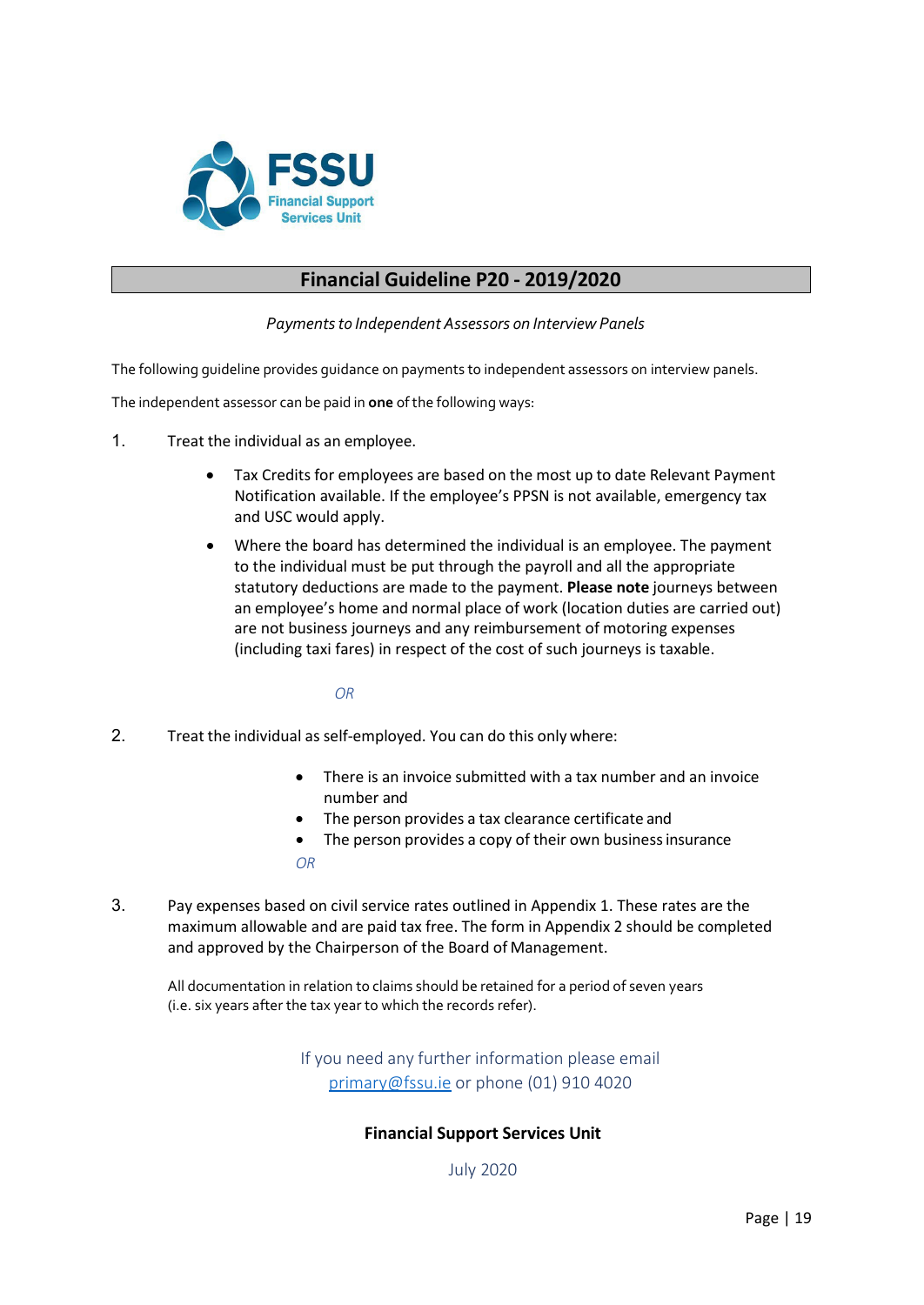#### *APPENDIX 1: CIVIL SERVICE MILEAGE RATES*

| <b>Bands</b> | <b>Distance</b>           | Engine<br>Capacity up to<br>1200cc | <b>Engine Capacity</b><br>up to 1201cc to<br>1500cc | <b>Engine Capacity</b><br>up to 1501cc and<br>over |
|--------------|---------------------------|------------------------------------|-----------------------------------------------------|----------------------------------------------------|
| Band 1       | $0 - 1,500$ km            | 37.95 cent                         | 39.86 cent                                          | 44.79 cent                                         |
| Band 2       | $1,501 - 5,500 \text{km}$ | 70.00 cent                         | 73.21 cent                                          | 83.53 cent                                         |
| Band 3       | $5,501 - 25,000$ km       | 27.55 cent                         | 29.03 cent                                          | 32.21 cent                                         |
| Band 4       | 25,001 km and<br>over     | $21.36$ cent                       | $22.23$ cent                                        | $25.85$ cent                                       |

#### *Civil Service Motor Travel Rates per Kilometre (Calendar Year)*

#### *Civil Service Subsistence Rates - Day Rates*

| 10 Hours or more | 5 hours or less than 10 hours |
|------------------|-------------------------------|
| 36.97            | 15.41                         |